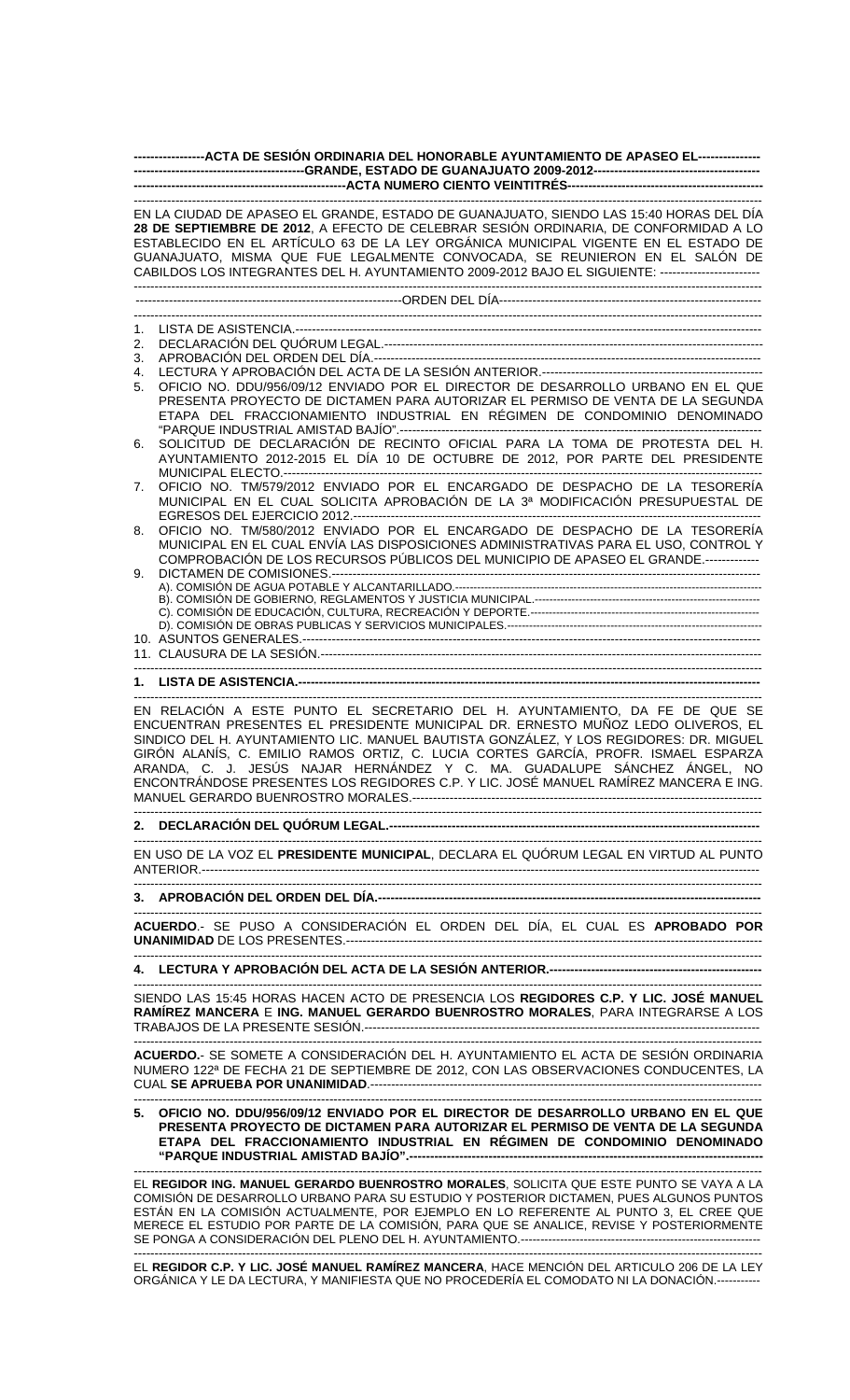------------------------------------------------------------------------------------------------------------------------------------------------------- LA **REGIDORA C. LUCIA CORTES GARCÍA**, DICE QUE ESTA DE ACUERDO CON LOS REGIDORES ING. MANUEL GERARDO BUENROSTRO MORALES Y C.P. Y LIC. JOSÉ MANUEL RAMÍREZ MANCERA EN QUE PASE A LA COMISIÓN Y SE CHEQUE LA PRIMERA ETAPA, PARA VER SI SE CUMPLIÓ CON LO QUE PIDIÓ EL DIRECTOR DE DESARROLLO URBANO.----------------------------------

------------------------------------------------------------------------------------------------------------------------------------------------------- EL **PRESIDENTE MUNICIPAL DR. ERNESTO MUÑOZ LEDO OLIVEROS**, SOLICITA A LOS REPRESENTANTES DEL PARQUE LA AMISTAD PROPORCIONEN UNA EXPLICACIÓN AL RESPECTO.---------------------------------------------

------------------------------------------------------------------------------------------------------------------------------------------------------- EL **REGIDOR ING. MANUEL GERARDO BUENROSTRO MORALES**, MANIFIESTA QUE EL QUIERE ANALIZARLO PORQUE SE LOS PRESENTARON EL DÍA DE AYER, Y TAMBIÉN QUIERE TENER CERTEZA PARA TOMAR UNA DECISIÓN Y NO TOMARLA A LA LIGERA.------------------------------------------------------------------------------------------------------

------------------------------------------------------------------------------------------------------------------------------------------------------- EL **SINDICO DEL H. AYUNTAMIENTO LIC. MANUEL BAUTISTA GONZÁLEZ**, COMENTA QUE LA MISMA LEY DA LA RESPUESTA, LA CUESTIÓN DEL PARQUE INDUSTRIAL HA VENIDO A FAVORECER AL MUNICIPIO, LA MISMA LEY ESTABLECE QUE EL AYUNTAMIENTO ESTABLECERÁ LAS CONDICIONES, POR SU PARTE EL NO SE OPONE AL DESARROLLO DEL MUNICIPIO Y DA LECTURA AL ARTICULO NO. 206 DE LA LEY ORGÁNICA MUNICIPAL QUE A LA LETRA DICE: "EL AYUNTAMIENTO SOLO PODRÁ DONAR O DAR EN COMODATO LOS BIENES DEL DOMINIO PRIVADO DEL MUNICIPIO, POR ACUERDO DE LA MAYORÍA CALIFICADA DE SUS INTEGRANTES, CUANDO ESTOS SEAN A FAVOR DE INSTITUCIONES PUBLICAS O PRIVADAS QUE REPRESENTEN UN BENEFICIO SOCIAL PARA EL MUNICIPIO Y NO PERSIGAN FINES DE LUCRO. EL AYUNTAMIENTO EN TODO CASO ESTABLECERÁ LOS TÉRMINOS Y CONDICIONES QUE ASEGUREN EL CUMPLIMIENTO DEL BENEFICIO SOCIAL QUE SE PERSIGUE CON LA DONACIÓN O EL COMODATO, LOS QUE SE INSERTARAN TEXTUALMENTE EN EL ACUERDO Y EN EL CONTRATO RESPECTIVO. EN EL CASO DE LA DONACIÓN, EN EL ACUERDO CORRESPONDIENTE SE DEBERÁ ESTABLECER LA CLAUSULA DE REVERSIÓN".-

------------------------------------------------------------------------------------------------------------------------------------------------------- EL **REGIDOR C.P. Y LIC. JOSÉ MANUEL RAMÍREZ MANCERA**, HACE MENCIÓN DE QUE HAY QUE LLEVAR EL PROCESO LEGAL...

------------------------------------------------------------------------------------------------------------------------------------------------------- SE PROPONE QUE EL PROYECTO DE DICTAMEN PARA AUTORIZAR EL PERMISO DE VENTA DE LA SEGUNDA ETAPA DEL FRACCIONAMIENTO INDUSTRIAL EN RÉGIMEN DE CONDOMINIO DENOMINADO "PARQUE INDUSTRIAL AMISTAD BAJÍO", PASE A LA COMISIÓN DE DESARROLLO URBANO Y PRESERVACIÓN ECOLÓGICA PARA SU ANÁLISIS Y POSTERIOR DICTAMEN, PROPUESTA POR LA QUE ESTÁN A FAVOR LOS **REGIDORES C. LUCIA CORTES GARCÍA, C.P. Y LIC. JOSÉ MANUEL RAMÍREZ MANCERA E ING. MANUEL GERARDO BUENROSTRO MORALES.---------------**

------------------------------------------------------------------------------------------------------------------------------------------------------- SE PROPONE APROBAR EL PROYECTO DE DICTAMEN PARA AUTORIZAR EL PERMISO DE VENTA DE LA SEGUNDA ETAPA DEL FRACCIONAMIENTO INDUSTRIAL EN RÉGIMEN DE CONDOMINIO DENOMINADO "PARQUE INDUSTRIAL AMISTAD BAJÍO", PROPUESTA POR LA QUE ESTÁN A FAVOR EL **PRESIDENTE MUNICIPAL DR. ERNESTO MUÑOZ LEDO OLIVEROS**, **EL SINDICO DEL H. AYUNTAMIENTO LIC. MANUEL**  BAUTISTA GONZALEZ Y LOS REGIDORES DR. MIGUEL GIRON ALANIS, C. EMILIO RAMOS ORTIZ, PROFR. **ISMAEL ESPARZA ARANDA, C. J. JESÚS MAJAR HERNÁNDEZ Y C. MA. GUADALUPE SÁNCHEZ ÁNGEL**.---------

------------------------------------------------------------------------------------------------------------------------------------------------------- **ACUERDO**.- EN RELACIÓN A ESTE PUNTO SE TOMAN LO SIGUIENTES ACUERDOS: ------------------------------

### **C O N S I D E R A N D O**

QUE EL HONORABLE AYUNTAMIENTO DE APASEO EL GRANDE, GUANAJUATO, ES COMPETENTE PARA RESOLVER LAS SOLICITUDES DE PERMISOS DE VENTA DE LOTES DE LOS DESARROLLOS QUE SE ESTABLEZCAN DENTRO DE SU CIRCUNSCRIPCIÓN TERRITORIAL, DE CONFORMIDAD CON LO ESTABLECIDO POR EL ARTÍCULO 76 FRACCIÓN I INCISO N) DE LA LEY ORGÁNICA MUNICIPAL PARA EL ESTADO DE GUANAJUATO DE 2012 Y ARTÍCULOS 5 Y 7 FRACCIÓN I DE LA LEY DE FRACCIONAMIENTOS PARA EL ESTADO DE GUANAJUATO Y SUS MUNICIPIOS DEL 2003.--

II. QUE LA PARTE INTERESADA OBTUVO LA AUTORIZACIÓN DE TRAZA Y LICENCIA DE OBRAS DE URBANIZACIÓN, RESPECTIVAMENTE, CUBRIÓ LOS IMPUESTOS Y DERECHOS CORRESPONDIENTES POR EL DESARROLLO, GARANTIZÓ A SATISFACCIÓN DEL H. AYUNTAMIENTO LAS OBRAS DE URBANIZACIÓN FALTANTES, CUMPLIENDO CON LO PREVISTO POR LOS ARTÍCULOS 49 FRACCIÓN III Y 62 FRACCIÓN V DE LA LEY DE FRACCIONAMIENTOS PARA EL ESTADO DE GUANAJUATO Y SUS MUNICIPIOS DEL 2003.--

QUE A EFECTOS DE GARANTIZAR LA CONCLUSIÓN DE LAS OBRAS DE URBANIZACIÓN DE LA SEGUNDA ETAPA SE OTORGA POR PARTE DE LA SOCIEDAD MERCANTIL DENOMINADA "PARQUES INDUSTRIALES AMISTAD BAJÍO S.A. DE C.V.", PARA TAL FIN, LA PÓLIZA DE GARANTÍA DE FIANZA NO. 88151241 00000 0000, DE FECHA 20 DE SEPTIEMBRE DEL 2012 EXPEDIDA POR LA AFIANZADORA DENOMINADA "CHUBB DE MÉXICO COMPAÑÍA AFIANZADORA S.A. DE C.V."----

**A).PRIMERO:** SE AUTORIZA EL DICTAMEN NUMERO **DDU/956/09/12** EMITIDO POR LA DIRECCIÓN DE DESARROLLO URBANO, EN EL CUAL ENTRE OTRAS COSAS SE RESUELVE OTORGAR A LA SOCIEDAD MERCANTIL DENOMINADA **"PARQUES INDUSTRIALES AMISTAD BAJÍO S.A. DE C.V."** EL PERMISO DE VENTA DE LA SEGUNDA ETAPA DEL FRACCIONAMIENTO INDUSTRIAL EN RÉGIMEN EN CONDOMINIO DENOMINADO "PARQUE INDUSTRIAL AMISTAD BAJÍO" UBICADO EN ESTE MUNICIPIO DE APASEO EL GRANDE, GTO. **SE APRUEBA CON 7 VOTOS A FAVOR** Y 3 EN CONTRA DE LOS REGIDORES C. LUCIA CORTES GARCÍA, C.P. Y LIC. JOSÉ MANUEL RAMÍREZ MANCERA E ING. MANUEL GERARDO BUENROSTRO MORALES.-----

PERMISO DE VENTA DE LA SEGUNDA ETAPA EN UNA SUPERFICIE TOTAL DEL PREDIO DE 481,754.232 METROS CUADRADOS SE ENCUENTRA DISTRIBUIDA DE LA SIGUIENTE MANERA: -----

# **1.- ÁREAS COMUNES 43,017.31 M2**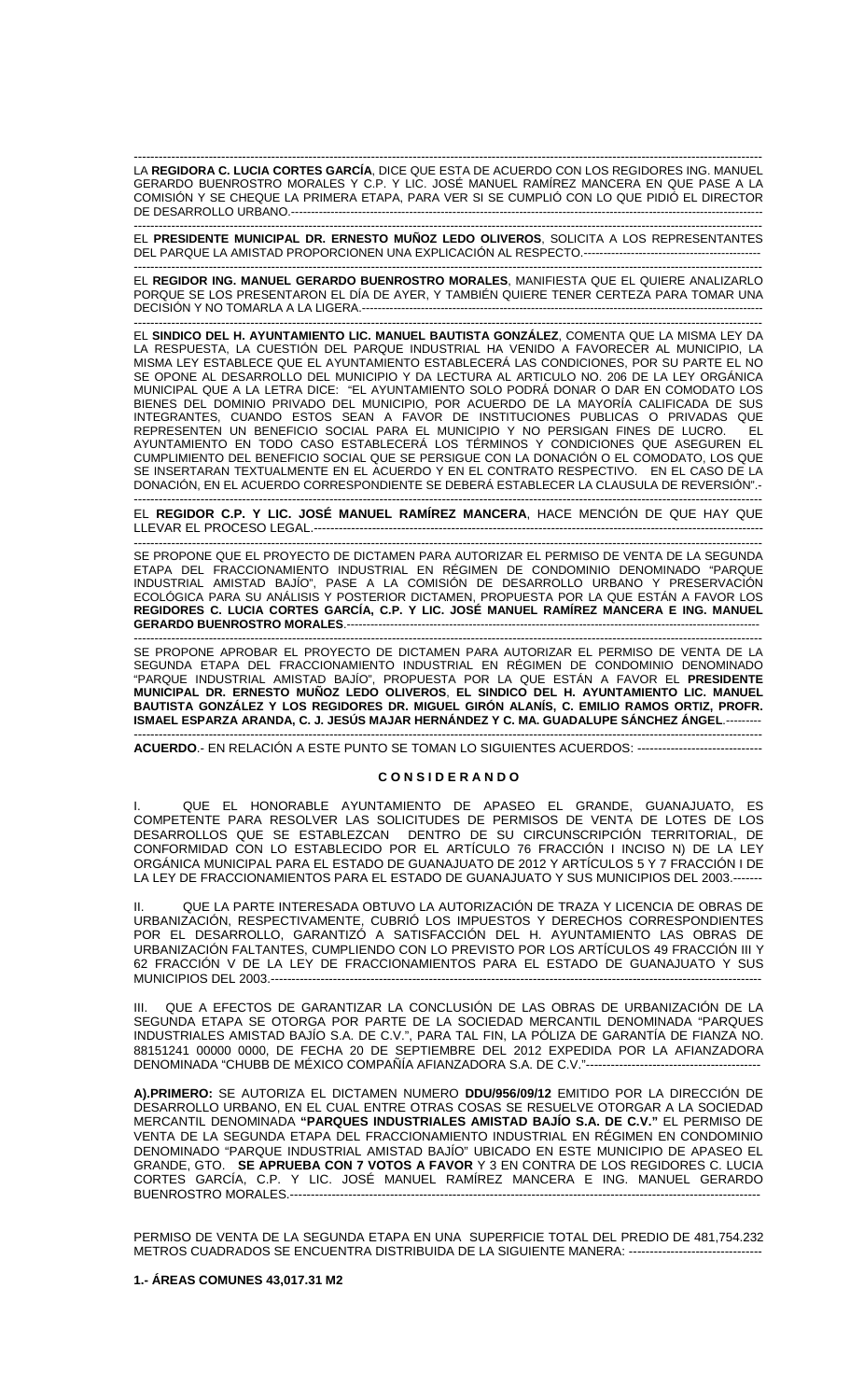- 1.1) EQUIPAMIENTO URBANO: 760.744 M2
- 1.2) VIALIDADES: 42,256.566 M2.
	- VIALIDAD PRINCIPAL AVENIDA AMISTAD, VIALIDAD SECUNDARIA AVENIDA GUANAJUATO Y VIALIDAD TERCIARIA PASEO MIRADOR.

**2.- ÁREA DE DONACIÓN: 34,665.427 M2** 

### **3.- SUPERFICIE TOTAL DE ÁREAS PRIVATIVAS: 404,071.495 M2**

LAS SUPERFICIES PRIVATIVAS SE DIVIDEN EN 3 MANZANAS QUE ESTÁN INTEGRADAS POR **54** LOTES QUE SE DISTRIBUYEN DE LA SIGUIENTE FORMA --------

MANZANA 7 DEL LOTE 1 AL LOTE 25-------------------------------------------------------------------------------------------------- MANZANA 8 DEL LOTE 2 AL LOTE 21-------------------------------------------------------------------------------------------------- MANZANA 9 DEL LOTE 1 AL LOTE 7 Y LOS LOTES 10 Y 11---------------------------------------------------------------------

QUEDANDO CLASIFICADO COMO FRACCIONAMIENTO INDUSTRIAL DE USO DE INDUSTRIA DIVERSA SUSTENTABLE DEL MANTO ACUÍFERO Y CUYAS ACTIVIDADES NO PONGAN EN ALTO RIESGO A LA POBLACIÓN SEÑALANDO QUE **EL PRESENTE PERMISO DE LA SEGUNDA ETAPA FACULTA ÚNICAMENTE LA VENTA DE 54 LOTES INDUSTRIALES**.-----------------------------------------------------------------------

EN CUMPLIMIENTO DE LA LEY DE FRACCIONAMIENTOS PARA EL ESTADO DE GUANAJUATO Y SUS MUNICIPIOS EN SU CAPITULO TERCERO DE LOS FRACCIONAMIENTOS Y DESARROLLOS EN CONDOMINIO, EL CALCULO DE **LA DONACIÓN** SE REALIZO BAJO EL AMPARO DEL ARTÍCULO NO. 29 FRACCIÓN II, DONDE SE INDICA QUE LOS FRACCIONAMIENTOS PARA USO AGROPECUARIO, INDUSTRIAL, COMERCIAL O DE DESTINO CAMPESTRE SERA EL **5% SOBRE LA SUPERFICIE TOTAL DEL PROYECTO AUTORIZADO**, MISMA QUE SERÁ EQUIPADA POR EL DESARROLLADOR DE ACUERDO A LAS CARACTERÍSTICAS DEL DESARROLLO.---------------------------------------------------------------------------------------

LA SEGUNDA ETAPA SE DESARROLLA EN UNA SUPERFICIE DE 481,754.232 M2., CUATROCIENTOS OCHENTA Y UN MIL SETECIENTOS CINCUENTA Y CUATRO PUNTO DOSCIENTOS TREINTA Y DOS METROS CUADRADOS.

# **ANTECEDENTES DEL PREDIO: --**

**2.- SUPERFICIE, MEDIDAS Y LINDEROS SEGÚN ESCRITURA:---SUPERFICIE: 471,927.69 M2.** CUATROCIENTOS SETENTA Y UN MIL NOVECIENTOS VEINTISIETE METROS SESENTA Y NUEVE CENTÍMETROS CUADRADOS, LA CUAL CONSTA DE LAS SIGUIENTES MEDIDAS Y LINDEROS: ---

**AL NORTE**: PARTIENDO DEL PONIENTE AL ORIENTE Y CON DIRECCIÓN AL ESTE EN 618.74 METROS, COLINDANDO CON LA ZONA DE PROTECCIÓN O ZONA FEDERAL DEL RÍO QUERÉTARO; ---------------------- **AL SUR**: PARTIENDO DEL PONIENTE AL ORIENTE Y CON DIRECCIÓN AL ESTE EN 531.25 METROS,

COLINDANDO CON PARQUE INDUSTRIAL AMISTAD BAJÍO. -

**AL ESTE:** PARTIENDO DE NORTE A SUR, CON DIRECCIÓN AL SUR-OESTE EN 690.72 METROS, COLINDANDO CON LA SEGUNDA FRACCIÓN LA GRANJA; -

**AL OESTE**: PARTIENDO DE NORTE A SUR, CON DIRECCIÓN AL SUROESTE, EN CUATRO LÍNEAS, SIENDO LA PRIMERA EN 490.92 METROS, COLINDANDO CON PARQUE INDUSTRIAL AMISTAD BAJÍO, CONTINUANDO CON LA SEGUNDA Y TERCERA LÍNEA CON LA MISMA DIRECCIÓN EN 306.86 METROS Y 80.83 METROS COLINDANDO CON PARQUE INDUSTRIAL AMISTAD BAJÍO, CONTINUANDO LA CUARTA LÍNEA, CON LA MISMA DIRECCIÓN EN 159.46 METROS, COLINDANDO CON PARQUE INDUSTRIAL  $AMISTAD$   $BAJIO$ . **DATOS DE REGISTRO: R5\*33016.--**

**3.- SUPERFICIE, MEDIDAS Y LINDEROS SEGÚN LEVANTAMIENTO TOPOGRÁFICO: --SUPERFICIE: 481,754.232 M2.** CUATROCIENTOS OCHENTA Y UN MIL SETECIENTOS CINCUENTA Y CUATRO PUNTO DOSCIENTOS TREINTA Y DOS METROS CUADRADOS, LA CUAL CONSTA DE LAS SIGUIENTES MEDIDAS Y LINDEROS: -

**AL NORTE**: LÍNEA QUEBRADA EN 14 SECCIONES TODAS CON RUMBO QUE VA DE NORPONIENTE A SURORIENTE, LA PRIMERA 21.09 METROS, LA SEGUNDA 50.16 METROS, LA TERCERA 49.76 METROS, LA CUARTA 50.06 METROS, LA QUINTA 49.89 METROS, LA SEXTA 49.47 METROS, LA SÉPTIMA 49.11 METROS, LA OCTAVA 50.78 METROS, LA NOVENA 60.18 METROS, LA DÉCIMA 35.51 METROS, LA DÉCIMA PRIMERA 42.97 METROS, LA DÉCIMA SEGUNDA 48.96 METROS, LA DÉCIMA TERCERA 52.25 METROS, Y LA DÉCIMA CUARTA 11.28 TODAS CON ZONA FEDERAL DEL RÍO QUERÉTARO.--**AL SUR**: PARTIENDO DEL PONIENTE A ORIENTE CON DIRECCIÓN AL ESTE EN 531.25 METROS, COLINDANDO CON PARQUE INDUSTRIAL AMISTAD BAJÍO.-

**AL ORIENTE**: PARTIENDO DEL NORTE A SUR, CON DIRECCIÓN SURPONIENTE EN 700.34 METROS CON LA SEGUNDA FRACCIÓN LA GRANJA.----

**AL PONIENTE**: PARTIENDO DEL NORTE A SUR, CON DIRECCIÓN SURPONIENTE EN CUATRO LÍNEAS, SIENDO LA PRIMERA EN 498.18 METROS, CONTINUANDO CON LA SEGUNDA Y TERCERA CON LA MISMA DIRECCIÓN EN 306.86 METROS, 80.83 METROS, CONTINUANDO LA CUARTA LÍNEA, CON LA MISMA DIRECCIÓN EN 159.46 METROS TODAS CON PARQUE INDUSTRIAL AMISTAD BAJÍO.------------------- **DATOS DE REGISTRO: R5\*33016.-**

**SEGUNDO.** SE ACUERDA OTORGAR UN PLAZO DE 90 DÍAS NATURALES PARA FORMALIZAR LAS ÁREAS DE DONACIÓN A FAVOR DEL MUNICIPIO.

**TERCERO.-** DEBERÁ RESPETAR EL REGLAMENTO DE CONSTRUCCIONES PARA EL MUNICIPIO DE APASEO EL GRANDE, GTO.

**CUARTO.-** SE DE CUMPLIMIENTO A LAS DISPOSICIONES ESTABLECIDAS EN LA RESOLUCIÓN DEL INSTITUTO DE ECOLOGÍA DEL ESTADO DE GUANAJUATO.

**QUINTO.-** SE ORDENA SU PUBLICACIÓN EN EL PERIÓDICO OFICIAL DEL GOBIERNO DEL ESTADO DE GUANAJUATO.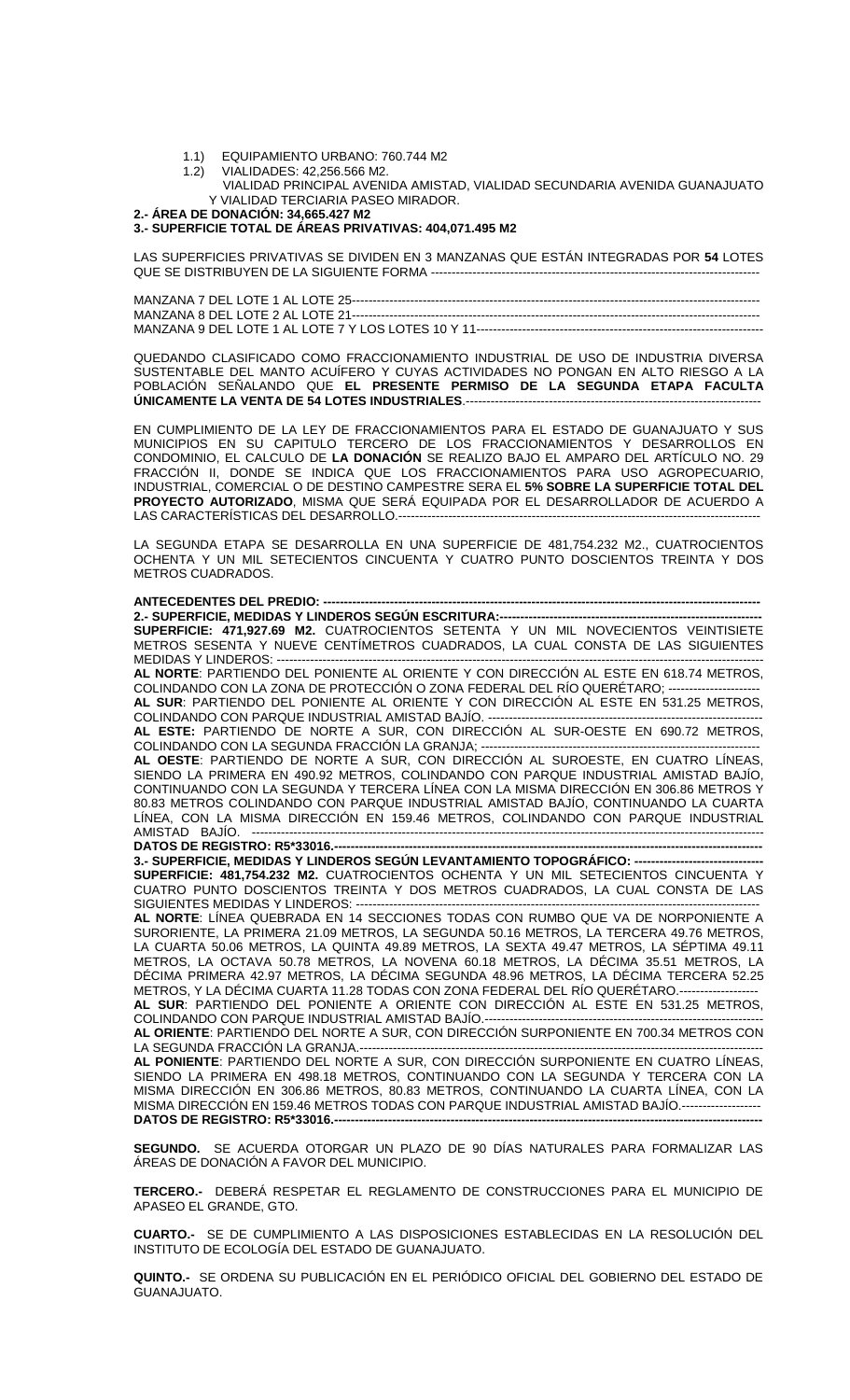**B). PRIMERO: SE ACUERDA** EN TÉRMINOS DE LO PREVISTO POR EL ARTÍCULO 199 DE LA LEY ORGÁNICA MUNICIPAL PARA EL ESTADO DE GUANAJUATO **VIGENTE LA DESAFECTACIÓN DE UN BIEN INMUEBLE DE DOMINIO PÚBLICO PROPIEDAD MUNICIPAL**, IDENTIFICADO COMO **FRACCIÓN LOTE T1** DE LA MANZANA 6 DEL DESARROLLO DENOMINADO PARQUE INDUSTRIAL AMISTAD BAJÍO, UBICADO EN ESTE MUNICIPIO, EL CUAL CONSTA DE LAS SIGUIENTE SUPERFICIE, MEDIDAS Y COLINDANCIAS.

**SUPERFICIE**: 1, 456.631 MIL CUATROCIENTOS CINCUENTA Y SEIS METROS, SEISCIENTOS TREINTA Y UN CENTÍMETROS.

**AL NORTE**: 38.25 M TREINTA Y OCHO METROS VEINTICINCO CENTÍMETROS CON AVENIDA CELAYA. **AL SUR**: 32.86M TREINTA Y DOS METROS OCHENTA Y SEIS CENTÍMETROS, CON LOTE 1 UNO DE LA

MANZANA 6 SEIS. (ÁREA DE DONACIÓN EQUIPAMIENTO) **AL ORIENTE**: 42.83 M CUARENTA Y DOS METROS OCHENTA Y TRES CENTÍMETROS CON LOTE 2 DOS DE LA MANZANA 6 SEIS, ÁREA DE DONACIÓN.

**AL PONIENTE**: 39.76 M TREINTA Y NUEVE METROS SETENTA Y SEIS CENTÍMETROS CON LOTE 1 UNO DE LA MANZANA 6 SEIS. (ÁREA DE DONACIÓN EQUIPAMIENTO) **DATOS DE REGISTRO: FOLIO REAL R05\*32800**.

**SEGUNDO**: COMO CONSECUENCIA DE LA DESAFECTACIÓN, **SE OTORGA EN DONACIÓN A LA EMPRESA MERCANTIL DENOMINADA "ALQUILADORA DE CASAS, S.A. DE C.V.",** EL BIEN INMUEBLE, PROPIEDAD MUNICIPAL, DESCRITO EN EL RESOLUTIVO INMEDIATO ANTERIOR, EL CUAL SERÁ DESTINADO PARA LA CONSTRUCCIÓN DE UNA UNIDAD QUE CONTENGA INFRAESTRUCTURA PARA PROPORCIONAR SERVICIOS AVANZADOS EN TELECOMUNICACIONES A UNA PARTE IMPORTANTE DEL MUNICIPIO Y DE LA REGIÓN.

**TERCERO**: EN EL SUPUESTO DE QUE EL BIEN DONADO SE UTILICE A UN FIN DISTINTO A LO AUTORIZADO, O QUE NO SE INICIE LA OBRA EN UN PLAZO DE UN ANO Y NO SE CONCLUYA EN DOS ANOS, EL BIEN DONADO REVERTIRÁ A FAVOR DEL MUNICIPIO EN EL ESTADO EN QUE SE ENCUENTRE.

**CUARTO**: **SE INSTRUYE A LA TESORERÍA MUNICIPAL REALICE LOS MOVIMIENTOS NECESARIOS EN EL PADRÓN DE BIENES INMUEBLES PROPIEDAD MUNICIPAL**.

**QUINTO**: **SE INSTRUYE AL DIRECTOR JURÍDICO REALICE ENTREGA FÍSICA DEL TERRENO PROPIEDAD MUNICIPAL DESCRITO EN EL RESOLUTIVO PRIMERO Y LEVANTE ACTA DE ENTREGA RECEPCIÓN DEL INMUEBLE**.

**SEXTO**: **SE INSTRUYE AL DIRECTOR JURÍDICO REALICE LOS TRÁMITES LEGALES** QUE EN DERECHO PROCEDAN PARA LA FORMALIZACIÓN DE LA PRESENTE DONACIÓN.

**SÉPTIMO**: **SE INSTRUYE A LA SECRETARIA DEL H AYUNTAMIENTO REALICE LAS PUBLICACIONES** A QUE HAYA LUGAR EN EL PERIÓDICO OFICIAL DEL GOBIERNO DEL ESTADO DE GUANAJUATO

**C). SE ACUERDA FORMALIZAR EN ESCRITURA PUBLICA EL CONTRATO DE DONACIÓN A FAVOR DE LA EMPRESA MERCANTIL "ALQUILADORA DE CASAS S.A. DE C.V."** (EMPRESA INMOBILIARIA DE TELÉFONOS DE MÉXICO S.A. DE C.V.) REPRESENTADA POR EL SR. RENE RODRIGUEZ MORENO; PARA CUBRIR LAS NECESIDADES DE TELECOMUNICACIONES DE LA ZONA RESPECTO DEL LOTE T1 MANZANA 6 CON UNA SUPERFICIE DE 1,456.63 M2 (MIL CUATROCIENTOS CINCUENTA Y SEIS METROS SESENTA Y TRES CENTÍMETROS ) DESMEMBRADO DEL LOTE 1 DE LA MANZANA 6 DE LA PRIMERA ETAPA DEL DESARROLLO DENOMINADO "PARQUE INDUSTRIAL AMISTAD BAJÍO" PRIMERA ETAPA, PARA INSTALAR INFRAESTRUCTURA QUE SERVIRÁ PARA DAR SERVICIO DE TELECOMUNICACIONES A UNA PARTE IMPORTANTE DEL MUNICIPIO Y LA REGIÓN.--

**D). SE ACUERDA FORMALIZAR EL CONTRATO DE COMODATO PARA INSTALAR UNA PLANTA DE TRATAMIENTO DE AGUA Y DEMÁS INFRAESTRUCTURA COMPATIBLE A FAVOR DE LA EMPRESA "PARQUES INDUSTRIALES AMISTAD BAJÍO, S.A. DE C.V."** EN LA FRACCIÓN RESTO DEL PREDIO LOTE 1 MANZANA 6 EN EL DESARROLLO DENOMINADO "PARQUE INDUSTRIAL AMISTAD BAJÍO" PRIMERA ETAPA, CON SUPERFICIE DE 9,607.460 M2 (NUEVE MIL SEISCIENTOS SIETE METROS CUATROCIENTOS SESENTA CENTÍMETROS CUADRADOS).----

### **CON LAS SIGUIENTES MEDIDAS Y COLINDANCIAS:**

| <b>NORTE</b>       | <b>79.08 METROS</b>                                                                                                                                                                                                                                                                                                              | CON AVENIDA CELAYA                                         |
|--------------------|----------------------------------------------------------------------------------------------------------------------------------------------------------------------------------------------------------------------------------------------------------------------------------------------------------------------------------|------------------------------------------------------------|
| ORIENTE            | DE NORTE A SUR 39.76 METROS: VUELTA AL ORIENTE 32.86 METROS: VUELTA AL SUR<br>137.16 METROS                                                                                                                                                                                                                                      | CON LOTE T1 Y LOTE 2                                       |
| <b>SUROESTE</b>    | 22.46 METROS EN LINEA INCLINADA DE SURESTE A NORESTE                                                                                                                                                                                                                                                                             | CON DERECHO DE VÍA DE LA<br>AUTOPISTA QUERÉTARO-<br>CELAYA |
| <b>NORPONIENTE</b> | EN LINEA INCLINADA DE SURESTE A NORESTE QUE MIDE 67.42 METROS CONTINUA EN<br>LÍNEA CURVA DE 0.69 METROS PARA CONTINUAR CON OTRA LÍNEA CURVA DE 53.58<br>METROS CONTINUA CON OTRA LÍNEA CURVA DE 0.67 METROS CONTINUA CON LÍNEA<br>INCLINADA DE SURESTE A NOROESTE 45.22 METROS Y PARA TERMINAR EN LÍNEA<br>CURVA DE 43.41 METROS | CON LOTE 19 MANZANA 1                                      |

**E). PRIMERO:** SE ACUERDA EN TÉRMINOS DE LO PREVISTO POR EL ARTICULO 199 DE LA LEY ORGÁNICA MUNICIPAL PARA EL ESTADO DE GUANAJUATO VIGENTE**, LA DESAFECTACIÓN DE 2 DOS BIENES INMUEBLES PROPIEDAD MUNICIPAL IDENTIFICADOS COMO LOTES 2 Y 3-A DE LA MANZANA 6 DEL DESARROLLO DENOMINADO "PARQUE INDUSTRIAL AMISTAD BAJÍO"** DEL MUNICIPIO DE APASEO EL GRANDE, GUANAJUATO., QUE A CONTINUACIÓN SE TRANSCRIBEN:

**1).- LOTE DE TERRENO NUMERO 2 DOS, DE LA MANZANA 6 SEIS, UBICADA EN LA AVENIDA CELAYA. SUPERFICIE: 23,501.348 M2** VEINTITRÉS MIL QUINIENTOS UN METROS TRESCIENTOS CUARENTA Y OCHO CENTÍMETROS CUADRADOS.

MEDIDAS Y LINDEROS:

**AL NORTE:** 122.32 METROS CON AVENIDA CELAYA

**AL SUR:** LÍNEA QUEBRADA DE DOS LADOS EL PRIMERO DE NORPONIENTE A SUR PONIENTE EN 31.44 METROS Y LINDA CON DERECHO DE VÍA DE LA AUTOPISTA DE CUOTA QUERÉTARO-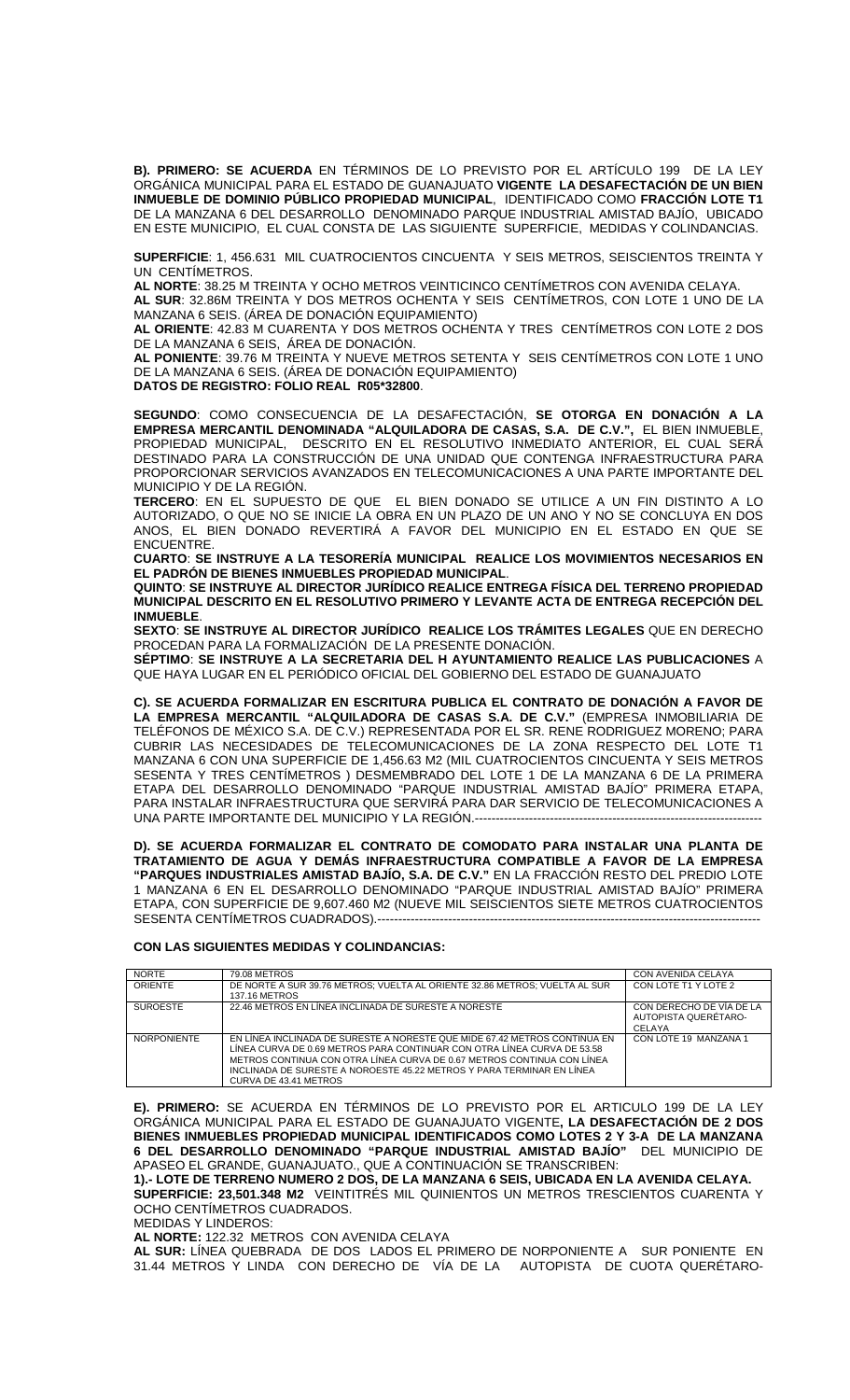IRAPUATO Y SEGUNDA QUE GIRA AL PONIENTE EN 93.52 METROS CON DERECHO DE PASO DEL FERROCARRIL.

**AL ORIENTE:** 197.04 METROS CON ÁREA VERDE 3-A Y AVENIDA LA CRUZ **AL PONIENTE:** 179.99 METROS CON LOTE 1.

**2).- LOTE 3-A DE LA MANZANA 6 SEIS, ÁREA VERDE LOCALIZADA EN LA ESQUINA QUE FORMAN LA AVENIDA CELAYA Y AVENIDA LA CRUZ** 

**SUPERFICIE: 2,827.498 M2** DOS MIL OCHOCIENTOS VEINTISIETE METROS CUATROCIENTOS NOVENTA Y OCHO CENTÍMETROS CUADRADOS.

MEDIDAS Y COLINDANCIAS:

**AL NORTE:** EN DOS LÍNEAS, LÍNEA RECTA DE PONIENTE A ORIENTE EN 15.45 QUINCE PUNTO CUARENTA Y CINCO METROS Y LÍNEA CURVA EN EL MISMO SENTIDO EN 18.29 DIECIOCHO PUNTO VEINTINUEVE METROS CON AVENIDA CELAYA

**AL SUR:** LÍNEA CURVA DE 10.03 DIEZ PUNTO CERO TRES METROS CON CENTRO DE RADIO EN EL NORPONIENTE EN 6.54 SEIS PUNTO CINCUENTA Y CUATRO METROS CON AVENIDA LA CRUZ **AL SURORIENTE:** 155.52 CIENTO CINCUENTA Y CINCO PUNTO CINCUENTA Y DOS METROS CON

AVENIDA CELAYA. **AL NORPONIENTE:** 169.55 CIENTO SESENTA Y NUEVE PUNTO CINCUENTA Y CINCO METROS CON LOTE 2

**SEGUNDO: SE OTORGAN EN PERMUTA LOS BIENES DESCRITOS** EN EL PUNTO RESOLUTIVO ANTERIOR AL BANCO MERCANTIL DEL NORTE, SOCIEDAD ANÓNIMA, INSTITUCIÓN DE BANCA MÚLTIPLE, GRUPO FINANCIERO BANORTE , EN SU CALIDAD DE ''FIDUCIARIO '' Y POR CUENTA Y ORDEN DEL CONTRATO DE FIDEICOMISO IDENTIFICADO CON EL NÚMERO **"743507,** PARA DESTINARLOS A ÁREAS VERDES POR LOS SIGUIENTES:

**1).- LOTE DE TERRENO NUMERO 2 DOS, DE LA MANZANA 6 SEIS, UBICADA EN LA AVENIDA CELAYA**. **SUPERFICIE: 23,501.348 M2** VEINTITRÉS MIL QUINIENTOS UN METROS TRESCIENTOS CUARENTA Y OCHO CENTÍMETROS CUADRADOS.

MEDIDAS Y LINDEROS:

**AL NORTE:** 122.32 METROS CON AVENIDA CELAYA

**AL SUR:** LÍNEA QUEBRADA DE DOS LADOS EL PRIMERO DE NORPONIENTE A SUR PONIENTE EN 31.44 METROS Y LINDA CON DERECHO DE VÍA DE LA AUTOPISTA DE CUOTA QUERÉTARO-IRAPUATO Y SEGUNDA QUE GIRA AL PONIENTE EN 93.52 METROS CON DERECHO DE PASO DEL FERROCARRIL.

**AL ORIENTE:** 197.04 METROS CON ÁREA VERDE 3-A Y AVENIDA LA CRUZ

**AL PONIENTE:** 179.99 METROS CON LOTE 1.

**POR EL LOTE 8 DE LA MANZANA 9** CON UNA SUPERFICIE DE 23,501.348 VEINTITRÉS MIL QUINIENTOS UNO PUNTO TRESCIENTOS CUARENTA Y OCHO METROS CUADRADOS M2 DEL DESARROLLO DENOMINADO **"PARQUE INDUSTRIAL AMISTAD BAJÍO" SEGUNDA ETAPA MEDIDAS Y COLINDANCIAS.** 

**AL NORTE:** TRES LÍNEAS QUEBRADAS, LA PRIMERA LÍNEA RECTA EN DIRECCIÓN NORPONIENTE A SURORIENTE CON 110.32, CIENTO DIEZ PUNTO TREINTA Y DOS METROS, LA SEGUNDA LÍNEA CURVA EN DIRECCIÓN DE NORPONIENTE A SURORIENTE CON RADIO AL SUR PONIENTE CON 31.70 TREINTA Y UN PUNTO SETENTA METROS Y LA TERCERA LÍNEA RECTA EN DIRECCIÓN NORPONIENTE A SUR ORIENTE CON 3.29 TRES PUNTO VEINTINUEVE METROS, TODAS CON AVENIDA AMISTAD.

**AL SUR:** 160.02 CIENTO SESENTA PUNTO CERO DOS METROS CON LOTE 11.

**AL ORIENTE:** LÍNEA QUEBRADA EN TRES LADOS, PRIMER LADO QUE VA DE NORTE A SUR 51.43 CINCUENTA Y UN PUNTO CUARENTA Y TRES METROS CON LOTE 9, LA SEGUNDA LÍNEA RECTA CON DIRECCIÓN DE PONIENTE A ORIENTE CON 15.00 QUINCE METROS CON LOTE 9 Y LA TERCERA LÍNEA RECTA DE NORTE A SUR EN 95.90 NOVENTA Y CINCO PUNTO NOVENTA METROS CON LOTE 10. **AL PONIENTE** 156.34 CIENTO CINCUENTA Y SEIS METROS CON LOTE 7.

**2).- LOTE 3-A DE LA MANZANA 6 SEIS, ÁREA VERDE LOCALIZADA EN LA ESQUINA QUE FORMAN LA AVENIDA CELAYA Y AVENIDA LA CRUZ**

**SUPERFICIE: 2,827.498 M2** DOS MIL OCHOCIENTOS VEINTISIETE METROS CUATROCIENTOS NOVENTA Y OCHO CENTÍMETROS CUADRADOS.

MEDIDAS Y COLINDANCIAS:

**AL NORTE:** EN DOS LÍNEAS, LÍNEA RECTA DE PONIENTE A ORIENTE EN 15.45 QUINCE PUNTO CUARENTA Y CINCO METROS Y LÍNEA CURVA EN EL MISMO SENTIDO EN 18.29 DIECIOCHO PUNTO VEINTINUEVE METROS CON AVENIDA CELAYA

**AL SUR:** LÍNEA CURVA DE 10.03 DIEZ PUNTO CERO TRES METROS CON CENTRO DE RADIO EN EL NORPONIENTE EN 6.54 SEIS PUNTO CINCUENTA Y CUATRO METROS CON AVENIDA LA CRUZ

**AL SURORIENTE:** 155.52 CIENTO CINCUENTA Y CINCO PUNTO CINCUENTA Y DOS METROS CON AVENIDA CELAYA.

**AL NORPONIENTE:** 169.55 CIENTO SESENTA Y NUEVE PUNTO CINCUENTA Y CINCO METROS CON LOTE 2

**POR EL SIGUIENTE INMUEBLE:** 

**POR EL LOTE 3-A' DE LA MANZANA 6 UBICADO** EN EL DESARROLLO DENOMINADO "PARQUE INDUSTRIAL AMISTAD BAJÍO" PRIMERA ETAPA, PROPIEDAD DE BANCO MERCANTIL DEL NORTE, SOCIEDAD ANÓNIMA, INSTITUCIÓN DE BANCA MÚLTIPLE, GRUPO FINANCIERO BANORTE , EN SU CALIDAD DE ''FIDUCIARIO '' Y POR CUENTA Y ORDEN DEL CONTRATO DE FIDEICOMISO IDENTIFICADO CON EL NÚMERO **"743507",** 

**SUPERFICIE 3,099.566** M2 TRES MIL NOVENTA Y NUEVE METROS QUINIENTOS SESENTA Y SEIS CENTÍMETROS CUADRADOS; EN EL DESARROLLO DENOMINADO "PARQUE INDUSTRIAL AMISTAD BAJÍO" PRIMERA ETAPA, LOTE QUE SERÁ PARTE DE LA SUPERFICIE TOTAL DE DONACIÓN ÁREA VERDE.

**ÁREA VERDE LOCALIZADA EN LA ESQUINA QUE FORMAN LA AVENIDA CELAYA Y AVENIDA LA CRUZ. MEDIDAS Y COLINDANCIAS.** 

**AL NORTE.** EN DOS LÍNEAS QUEBRADAS, LA PRIMERA LÍNEA CURVA EN DIRECCIÓN SUR PONIENTE A NORORIENTE CON CENTRO DE RADIO EN SURORIENTE CON 27.51 VEINTISIETE PUNTO CINCUENTA Y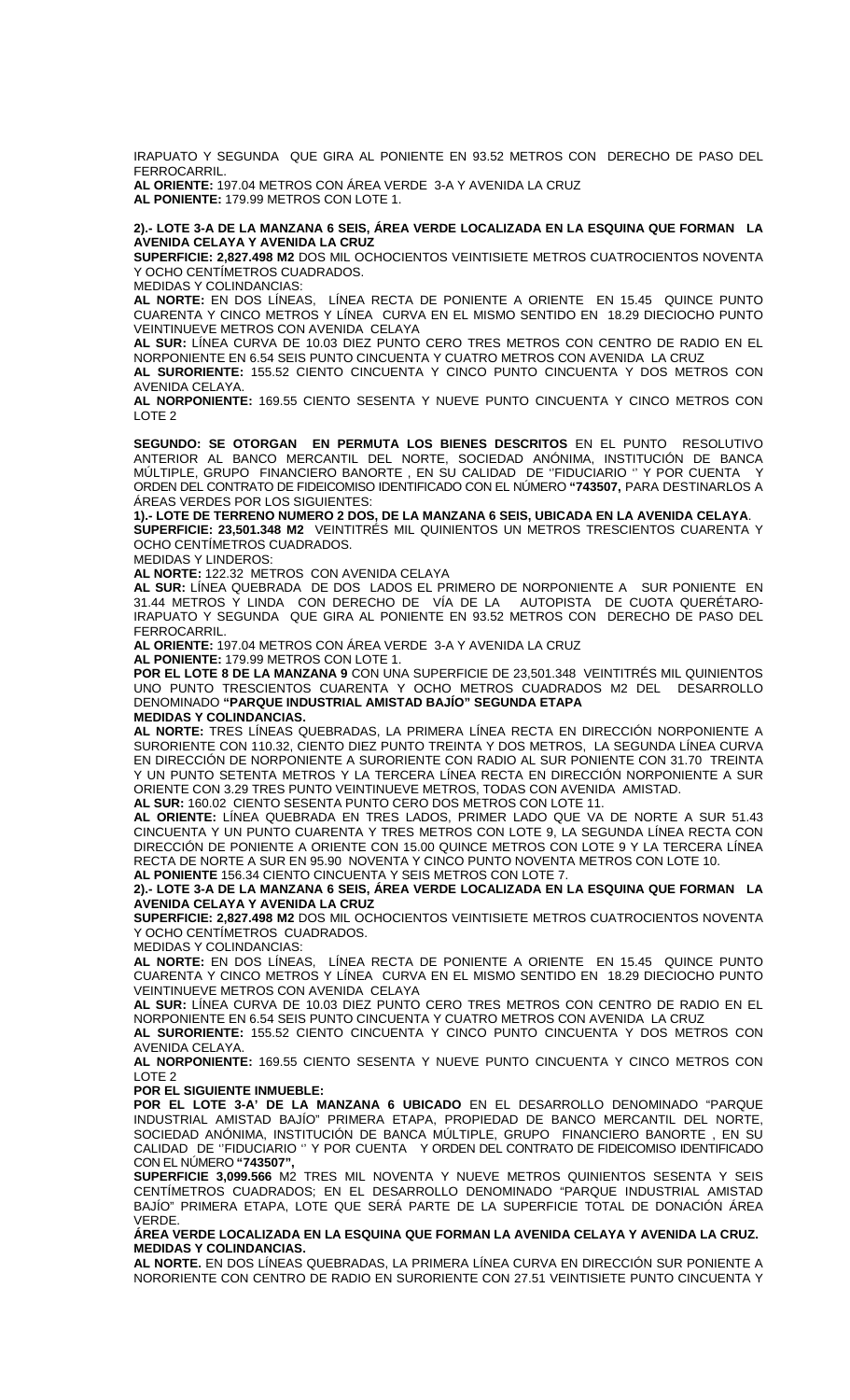UN METROS, CON AVENIDA LA CRUZ Y LA SEGUNDA LÍNEA RECTA CON DIRECCIÓN SUR PONIENTE A NOR-ORIENTE EN 12.13 DOCE PUNTO TRECE METROS CON AVENIDA CELAYA

**AL SUR:** 14.01 CATORCE PUNTO CERO UN METROS CON DERECHO DE VÍA DEL FERROCARRIL.

**AL SURORIENTE:** EN DOS LÍNEAS QUEBRADAS, LA PRIMERA LÍNEA RECTA CON DIRECCIÓN NORORIENTE A SUR PONIENTE EN 192.57 CIENTO NOVENTA Y DOS PUNTO CINCUENTA Y SIETE METROS, LA SEGUNDA LÍNEA CURVA CON DIRECCIÓN NORPONIENTE A SURORIENTE CON CENTRO DE RADIO EN NORORIENTE, DE 14.81 CATORCE PUNTO OCHENTA Y UN METROS, AMBAS CON LOTE 3- B.

**AL NORPONIENTE:** 180.42 CIENTO OCHENTA PUNTO CUARENTA Y DOS METROS CON AVENIDA LA CRUZ

**TERCERO**: SE INSTRUYE A LA TESORERÍA MUNICIPAL REALICE LOS MOVIMIENTOS NECESARIOS EN EL PADRÓN DE BIENES INMUEBLES PROPIEDAD MUNICIPAL.

**CUARTO**: SE INSTRUYE AL DIRECTOR JURÍDICO REALICE ENTREGA FÍSICA DE LOS TERRENOS PROPIEDAD MUNICIPAL DESCRITOS EN EL RESOLUTIVO PRIMERO Y LEVANTE ACTA DE ENTREGA RECEPCIÓN DEL INMUEBLE Y HAGA A LA VEZ ENTREGA DE LOS PERMUTADOS.

**SEXTO**: SE INSTRUYE AL DIRECTOR JURÍDICO REALICE LOS TRÁMITES LEGALES QUE EN DERECHO PROCEDAN PARA LA FORMALIZACIÓN DEL PRESENTE ACUERDO DE PERMUTA.

**SÉPTIMO**: SE INSTRUYE A LA SECRETARIA DEL H AYUNTAMIENTO REALICE LAS PUBLICACIONES A QUE HAYA LUGAR EN EL PERIÓDICO OFICIAL DEL GOBIERNO DEL ESTADO DE GUANAJUATO

**F). SE AUTORIZA LA FORMALIZACIÓN EN ESCRITURA PUBLICA EL CONTRATO DE PERMUTA MEDIANTE EL CUAL EL LOTE 2 DE LA MANZANA 6** CON UNA SUPERFICIE DE 23,501.348 M2, EN EL DESARROLLO DENOMINADO "PARQUE INDUSTRIAL AMISTAD BAJÍO" PRIMERA ETAPA, PROPIEDAD DEL MUNICIPIO SE TRANSMITE A FAVOR DEL FIDEICOMISO BANORTE DEL PARQUE INDUSTRIAL AMISTAD BAJÍO **POR EL LOTE 8 DE LA MANZANA 9** CON UNA SUPERFICIE DE 23,501.348 M2 EN EL DESARROLLO DENOMINADO "PARQUE INDUSTRIAL AMISTAD BAJÍO" SEGUNDA ETAPA PROPIEDAD DEL FIDEICOMISO BANORTE DEL PARQUE INDUSTRIAL AMISTAD BAJÍO--------------**ANTECEDENTES: -**

EL LOTE 2 DE LA MANZANA 6 DE SUPERFICIE DE 23,501.348 M2 PROPIEDAD DEL MUNICIPIO DE APASEO EL GRANDE, CON INSTRUMENTO NOTARIAL 54,609 DEL 12 DE MARZO DE 2012, TOMO 1,135. EXPEDIENTE 713-12, CONTRATO DE DONACIÓN GRATUITA, ANTECEDENTE REGISTRAL FOLIO REAL R05\*32803.**---------------------------------------------------------------------------------------------------------------------------------------**

**LOTE DE TERRENO NÚMERO 2 DOS, DE LA MANZANA 6 SEIS, UBICADO EN LA AVENIDA CELAYA DEL FRACCIONAMIENTO INDUSTRIAL DENOMINADO "PARQUE INDUSTRIAL AMISTAD BAJÍO", DEL MUNICIPIO DE APASEO EL GRANDE, GUANAJUATO:-SUPERFICIE MEDIDAS Y LINDEROS SEGÚN ESCRITURA: --**

**SUPERFICIE:** 23,501.348 M2 VEINTITRÉS MIL QUINIENTOS UN METROS TRESCIENTOS CUARENTA Y OCHO CENTÍMETROS CUADRADOS.------------------------------------------------------------------------------------------------- **MEDIDAS Y LINDEROS:** ---------------------------------------------------------------------------------------------------------------------

**AL NORTE:** 122.32 METROS CON AVENIDA CELAYA. --------------------------------------------------------------------------

**AL ORIENTE:** 197.04 METROS CON ÁREA VERDE 3-A Y AVENIDA LA CRUZ. ------------------------------------------

**AL SUR**: LÍNEA QUEBRADA EN DOS LADOS EL PRIMERO DE NORPONIENTE A SURORIENTE EN 31.44 METROS Y LINDA CON DERECHO DE VÍA DE LA AUTOPISTA DE CUOTA QUERÉTARO – IRAPUATO Y SEGUNDA QUE GIRA AL PONIENTE EN 93.52 METROS CON DERECHO DE PASO DEL FERROCARRIL. **AL PONIENTE: 179.99 METROS CON LOTE 1. ----**

LO ANTERIOR LO ACREDITA MEDIANTE ESCRITURA PUBLICA NUMERO 54,609 CINCUENTA Y CUATRO MIL SEISCIENTOS NUEVE DE FECHA 12 DOCE DE MARZO DE 2012 DOS MIL DOCE PASADA ANTE LA FE DEL SUSCRITO NOTARIO, LA CUAL QUEDO DEBIDAMENTE INSCRITA EN ELE REGISTRO PUBLICO DE LA PROPIEDAD Y DEL COMERCIO BAJO EL FOLIO REAL NÚMERO R05\*32803 DE FECHA 17 DIECISIETE DE ABRIL DE 2012 DOS MIL DOCE Y BAJO SOLICITUD DE TRAMITE 160700. ------------------------------------------ **SUPERFICIE, MEDIDAS Y LINDEROS SEGÚN LEVANTAMIENTO TOPOGRÁFICO:------------------------------------** 

**SUPERFICIE:** 23,367.730 M2 VEINTITRÉS MIL TRESCIENTOS SESENTA Y SIETE METROS SETECIENTOS TREINTA CENTÍMETROS CUADRADOS. ---

**MEDIDAS Y LINDEROS: -AL NORTE:** DOS LÍNEAS QUEBRADAS, LA PRIMERA DE SURPONIENTE A NORORIENTE CON 97.98 METROS, LA SEGUNDA LÍNEA CURVA DE NORPONIENTE A SURORIENTE CON CENTRO DE RADIO EN SURPONIENTE DE 35.32 METROS CON AVENIDA CELAYA.-

**AL ORIENTE:** LÍNEA QUE VA DE NORORIENTE A SURPONIENTE DE 172.69 CIENTO SETENTA Y DOS METROS SESENTA Y NUEVE CENTÍMETROS CON AVENIDA LA CRUZ. --

**AL SUR**: LÍNEA QUEBRADA DE DOS LADOS EL PRIMERO DE NORPONIENTE A SURORIENTE EN 31.44 METROS Y LINDA CON DERECHO DE VÍA DE LA AUTOPISTA DE CUOTA QUERÉTARO – IRAPUATO Y SEGUNDA QUE GIRA AL PONIENTE EN 93.52 METROS CON DERECHO DE PASO DEL FERROCARRIL. **AL PONIENTE: 179.99 METROS CON LOTE 1. --**

LO ANTERIOR LO ACREDITA MEDIANTE ESCRITURA PUBLICA NUMERO 54,609 CINCUENTA Y CUATRO MIL SEISCIENTOS NUEVE DE FECHA 12 DOCE DE MARZO DE 2012 DOS MIL DOCE PASADA ANTE LA FE DEL SUSCRITO NOTARIO, LA CUAL QUEDO DEBIDAMENTE INSCRITA EN ELE REGISTRO PUBLICO DE LA PROPIEDAD Y DEL COMERCIO BAJO EL FOLIO REAL NÚMERO R05\*32803 DE FECHA 17 DIECISIETE DE ABRIL DE 2012 DOS MIL DOCE Y BAJO SOLICITUD DE TRAMITE 160700. ---

**SE PERMUTA POR EL LOTE 8 MANZANA 9 DE LA SEGUNDA ETAPA DEL FRACCIONAMIENTO INDUSTRIAL CON UNA SUPERFICIE DE 23,501.348 M2 PROPIEDAD DEL FIDEICOMISO BANORTE DEL PARQUE INDUSTRIAL AMISTAD BAJÍO. UBICADO EN AV. AMISTAD.--SUPERFICIE:** 23,501.348 M2 VEINTITRÉS MIL QUINIENTOS UN METROS TRESCIENTOS CUARENTA Y OCHO CENTÍMETROS CUADRADOS.---------

**MEDIDAS Y COLINDANCIAS.-**

**AL NORTE:** TRES LÍNEAS QUEBRADAS, LA PRIMERA LÍNEA RECTA EN DIRECCIÓN NORPONIENTE A SURORIENTE CON 110.32, LA SEGUNDA LÍNEA CURVA EN DIRECCIÓN DE NORPONIENTE A SURORIENTE CON RADIO AL SUR PONIENTE CON 31.70 METROS Y LA TERCERA LÍNEA RECTA EN DIRECCIÓN NORPONIENTE A SUR ORIENTE CON 3.29 METROS, TODAS CON AVE. AMISTAD.--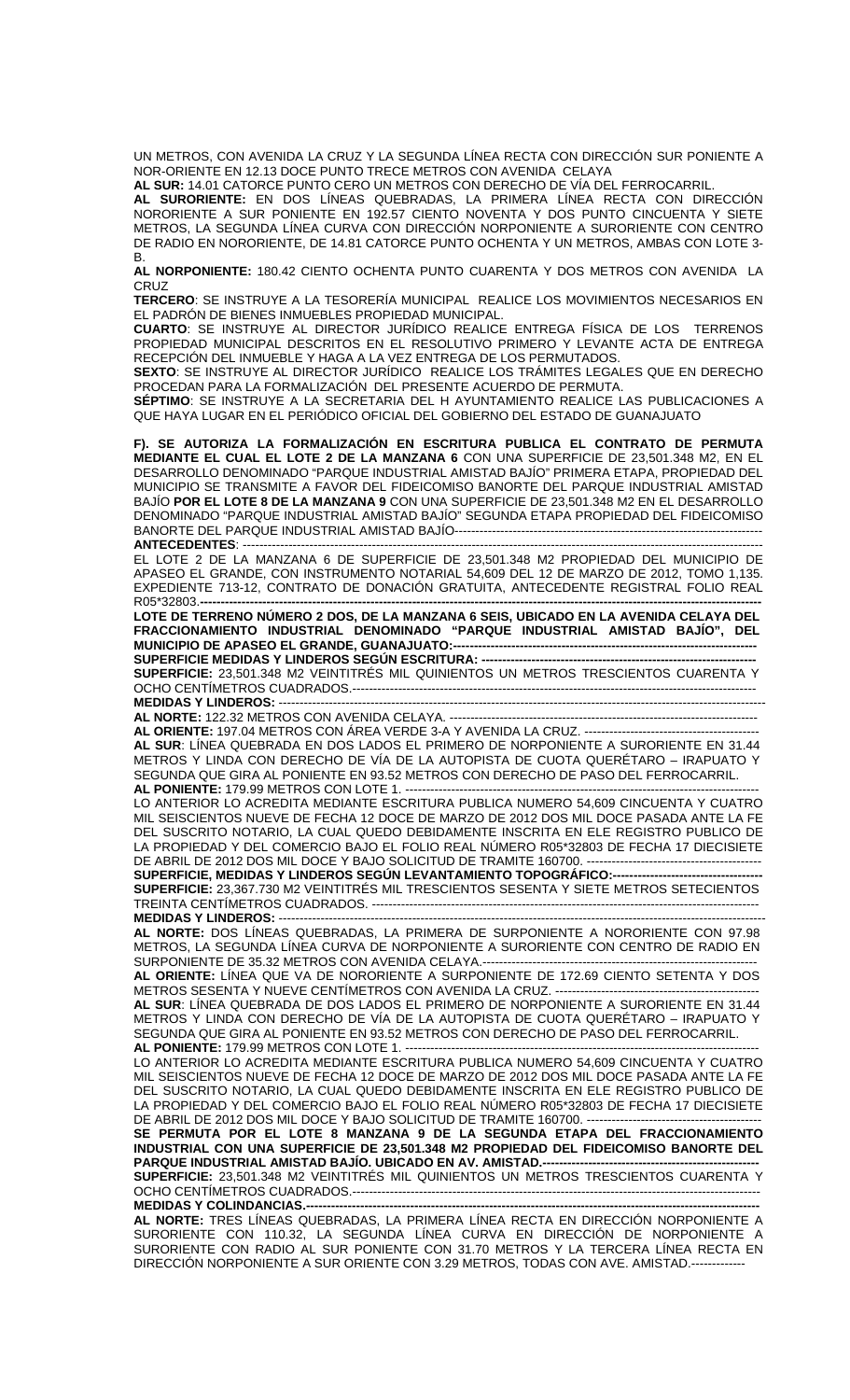**AL ORIENTE:** LÍNEA QUEBRADA EN TRES LADOS, PRIMER LADO QUE VA DE NORTE A SUR 51.43 METROS CON LOTE 9, LA SEGUNDA LÍNEA RECTA CON DIRECCIÓN DE PONIENTE A ORIENTE CON 15.00 METROS CON LOTE 9 Y LA TERCERA LÍNEA RECTA DE NORTE A SUR EN 95.90 CON LOTE 10.--- **AL SUR:** 160.02 METROS CON LOTE 11.----------------------------------------------------------------------------------------------

**AL PONIENTE** 156.34 METROS CON LOTE 7.---------------------------------------------------------------------------------------

ANTECEDENTE REGISTRAL: FOLIO REAL R05\*33742.--------------------------------------------------------------------------

**G). SE AUTORIZA LA FORMALIZACIÓN EN ESCRITURA PUBLICA DEL CONTRATO DE PERMUTA MEDIANTE EL CUAL EL LOTE 3-A DE LA MANZANA 6** EN EL DESARROLLO DENOMINADO "PARQUE INDUSTRIAL AMISTAD BAJÍO" PRIMERA ETAPA PROPIEDAD DEL MUNICIPIO, SE TRANSMITE A FAVOR DEL FIDEICOMISO BANORTE DEL PARQUE INDUSTRIAL AMISTAD BAJÍO **POR EL LOTE 3-A' DE LA MANZANA 6** EN EL DESARROLLO DENOMINADO "PARQUE INDUSTRIAL AMISTAD BAJÍO" PRIMERA ETAPA, PROPIEDAD DEL FIDEICOMISO BANORTE PARQUE INDUSTRIAL AMISTAD BAJÍO.

**H). SE AUTORIZA LA FORMALIZACIÓN EN ESCRITURA PUBLICA DEL CONTRATO DE PERMUTA MEDIANTE EL CUAL EL LOTE 3-A DE LA MANZANA 6** DE SUPERFICIE 2,827.498 M2 DOS MIL OCHOCIENTOS VEINTISIETE METROS CUATROCIENTOS NOVENTA Y OCHO CENTÍMETROS CUADRADOS; EN EL DESARROLLO DENOMINADO "PARQUE INDUSTRIAL AMISTAD BAJÍO" PRIMERA ETAPA, PROPIEDAD DEL MUNICIPIO SE TRANSMITE A FAVOR DEL FIDEICOMISO BANORTE DEL PARQUE INDUSTRIAL AMISTAD BAJÍO, **POR EL LOTE 3-A' DE LA MANZANA 6**, DE SUPERFICIE 3,099.566 M2 TRES MIL NOVENTA Y NUEVE METROS QUINIENTOS SESENTA Y SEIS CENTÍMETROS CUADRADOS; EN EL DESARROLLO DENOMINADO "PARQUE INDUSTRIAL AMISTAD BAJÍO" PRIMERA ETAPA, PROPIEDAD DEL FIDEICOMISO BANORTE DEL PARQUE INDUSTRIAL AMISTAD BAJÍO, LOTE QUE SERA PARTE DE LA SUPERFICIE TOTAL DE DONACIÓN ÁREA VERDE.------------------------------------------  $ANTECEDENTES: -$ 

**LOTE 3-A MANZANA 6;** CONTRATO DE DONACIÓN GRATUITA, DONACIÓN EQUIPAMIENTO, SUPERFICIE 2,827.498 M2, INSTRUMENTO NOTARIAL 54,610, TOMO 1,135. EXPEDIENTE 795-12, ANTECEDENTE REGISTRAL FOLIO REAL R05\***32801.---------------------------------------------------------------------------------------------------**

SE PERMUTA EL LOTE 3-A DE LA MANZANA 6 QUE PRESENTA UNA SUPERFICIE DE 2,827.498 M2.---------- **MEDIDAS Y COLINDANCIAS SEGÚN ESCRITURAS: -----------------------------------------------------------------------------**

**LOTE 3-A:** --------------------------------------------------------------------------------------------------------------------------------------- **ÁREA VERDE LOCALIZADA EN LA ESQUINA QUE FORMAN LA AVENIDA CELAYA Y AVENIDA LA CRUZ IDENTIFICADA COMO LOTE 3-A DE LA MANZANA 6 SEIS,** LA QUE CONSTA DE LA SIGUIENTE: -------------- **SUPERFICIE:** 2,827.498 M2 DOS MIL OCHOCIENTOS VEINTISIETE METROS CUATROCIENTOS NOVENTA Y OCHO CENTÍMETROS CUADRADOS. ----------------------------------------------------------------------------------------------

**MEDIDAS Y COLINDANCIAS SEGÚN ESCRITURA:** ------------------------------------------------------------------------------ **AL NORTE:** EN DOS LÍNEAS, LÍNEA RECTA DE PONIENTE A ORIENTE EN 15.45 METROS Y LÍNEA CURVA EN EL MISMO SENTIDO EN 18.29 CON AVENIDA CELAYA. ------------------------------------------------------- **AL SURORIENTE:** 155.52 METROS CON AVENIDA CELAYA. ---------------------------------------------------------------

**AL SUR:** LÍNEA CURVA DE 10.03 METROS CON CENTRO DE RADIO EN EL NORPONIENTE EN 6.54 METROS CON AVENIDA LA CRUZ. ----------------------------------------------------------------------------------------------------

**AL NORPONIENTE:** 169.55 CON LOTE 2, -------------------------------------------------------------------------------------------- **MEDIDAS Y COLINDANCIAS SEGÚN LEVANTAMIENTO TOPOGRAFICO:** ----------------------------------------------- **AL NORTE:** EN DOS LÍNEAS, LÍNEA RECTA DE PONIENTE A ORIENTE EN 15.45 METROS Y LÍNEA CURVA EN EL MISMO SENTIDO EN 18.29 CON AVENIDA CELAYA. ------------------------------------------------------- **AL SURORIENTE:** 155.52 METROS CON AVENIDA LA CRUZ. -------------------------------------------------------------- **AL SUR:** LÍNEA CURVA DE 10.03 METROS CON CENTRO DE RADIO EN EL NORPONIENTE EN 6.54

METROS CON AVENIDA LA CRUZ. ---------------------------------------------------------------------------------------------------- **AL NORPONIENTE:** 169.55 CON LOTE 2. --------------------------------------------------------------------------------------------

ANTECEDENTE REGISTRAL. FOLIO REAL **R05\* 32801. -------------------------------------------------------------------------**

**SE PERMUTA POR EL LOTE 3-A' MANZANA 6 DE LA PRIMERA ETAPA DEL FRACCIONAMIENTO INDUSTRIAL CON UNA SUPERFICIE DE 3,099.566 M2.--------------------------------------------------------------------------**  ----------------------------------------------------------------ÁREAS VERDES---------------------------------------------------------------

-------------------------------------------------------------------MANZANA 6-------------------------------------------------------------------

**LOTE 3-A'**

**ÁREA VERDE LOCALIZADA EN LA ESQUINA QUE FORMAN LA AVENIDA CELAYA Y AVENIDA LA CRUZ. SUPERFICIE: 3,099.566 M2 TRES MIL NOVENTA Y NUEVE METROS QUINIENTOS SESENTA Y SEIS**  CENTÍMETROS CUADRADOS.---------------------**MEDIDAS Y COLINDANCIAS.---**

**AL NORTE.** EN DOS LÍNEAS QUEBRADAS, LA PRIMERA LÍNEA CURVA EN DIRECCIÓN SUR PONIENTE A NORORIENTE CON CENTRO DE RADIO EN SURORIENTE CON 27.51 METROS, CON AVE. LA CRUZ Y LA SEGUNDA LÍNEA RECTA CON DIRECCIÓN SUR PONIENTE A NOR ORIENTE EN 12.13 METROS CON AVE CELAYA.------------------------------------------------------------------------------------------------------------------------------------------

**AL SURORIENTE:** EN DOS LÍNEAS QUEBRADAS, LA PRIMERA LÍNEA RECTA CON DIRECCIÓN NORORIENTE A SUR PONIENTE EN 192.57 METROS, LA SEGUNDA LÍNEA CURVA CON DIRECCIÓN NORPONIENTE A SURORIENTE CON CENTRO DE RADIO EN NORORIENTE, DE 14.81 METROS, AMBAS CON LOTE 3-B----------------------------------------------------------------------------------------------------------------------------------

**AL SUR:** 14.01 METROS CON DERECHO DE VÍA DE F.F.C.C.----------------------------------------------------------------- **AL NORPONIENTE:** 180.42 CON AVE LA CRUZ.------------------------------------------------------------------------------------ **ANTECEDENTE REGISTRAL: FOLIO REAL R05\*32310.-------------------------------------------------------------------------** 

**I).** SE ACUERDA OTORGAR UN PLAZO DE 90 DÍAS NATURALES PARA FORMALIZAR LAS ÁREAS DE DONACIÓN A FAVOR DEL MUNICIPIO.

**J).** DEBERÁ RESPETAR EL REGLAMENTO DE CONSTRUCCIONES PARA EL MUNICIPIO DE APASEO EL GRANDE, GTO.

**K).** SE DE CUMPLIMIENTO A LAS DISPOSICIONES ESTABLECIDAS EN LA RESOLUCIÓN DEL INSTITUTO DE ECOLOGÍA DEL ESTADO DE GUANAJUATO.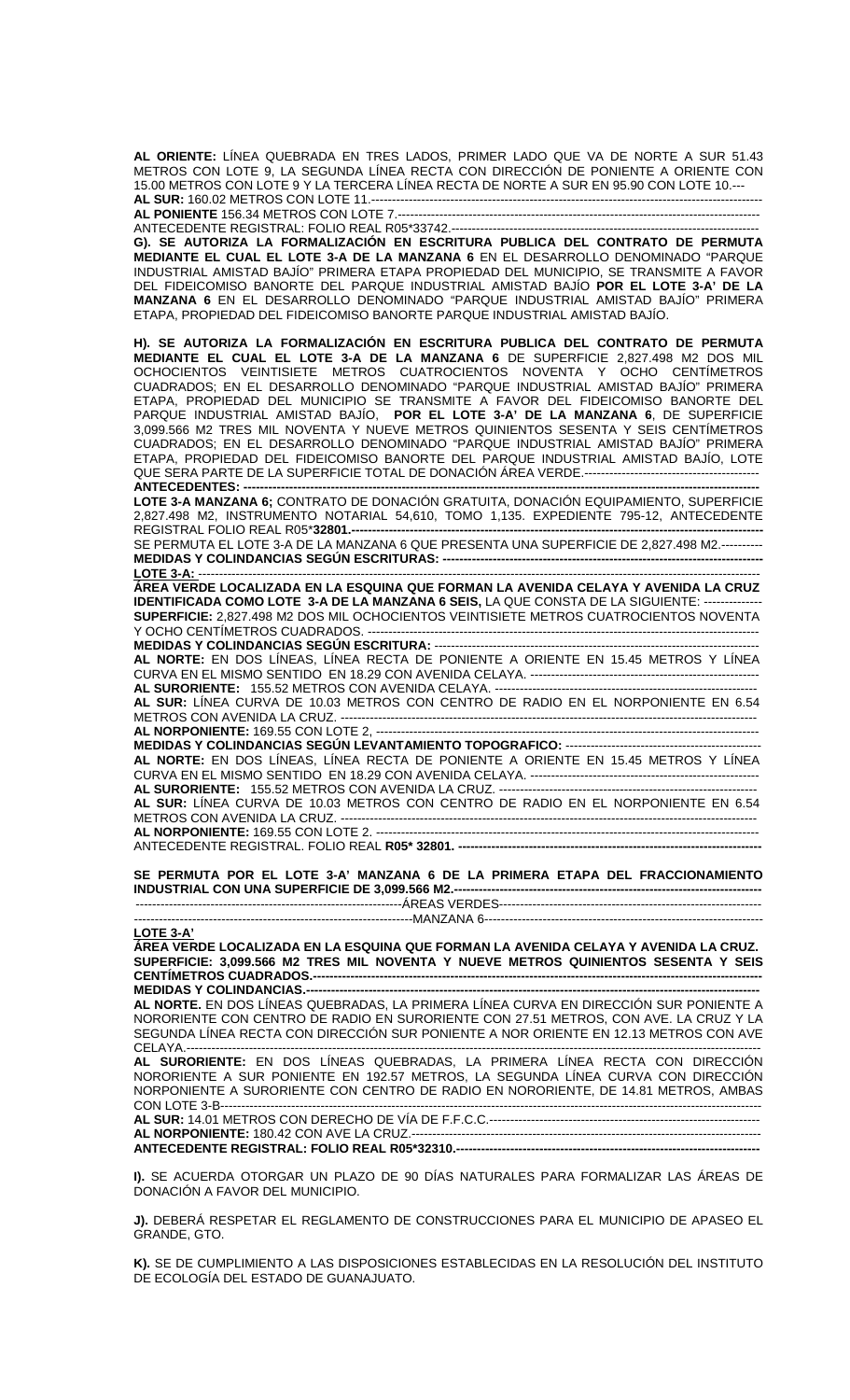**L).** SE AUTORIZA AL PRESIDENTE MUNICIPAL, SECRETARIO DEL H. AYUNTAMIENTO Y SINDICO DEL H. AYUNTAMIENTO PARA QUE FIRMEN, CONTRATO, ESCRITURAS, COMODATOS, DONACIÓN Y PERMUTAS QUE SE DERIVEN DE ESTE PUNTO.

**M)**. **SE ORDENA SU PUBLICACIÓN EN EL PERIÓDICO OFICIAL DEL GOBIERNO DEL ESTADO DE GUANAJUATO.**

**SE APRUEBA CON 7 VOTOS A FAVOR** Y 3 EN CONTRA DE LOS REGIDORES C. LUCIA CORTES GARCÍA, C.P. Y LIC. JOSÉ MANUEL RAMÍREZ MANCERA E ING. MANUEL GERARDO BUENROSTRO MORALES.------

------------------------------------------------------------------------------------------------------------------------------------------------------- LA **REGIDORA C. LUCIA CORTES GARCÍA**, MANIFIESTA QUE VOTA EN CONTRA PORQUE QUIERE QUE PASE A LA COMISIÓN PARA CHECAR CON LA FINALIDAD DE REVISAR LA ETAPA DEL FRACCIONAMIENTO CON LO MÍNIMO REQUERIDO DE LA INFRAESTRUCTURA, PARA NO INCURRIR EN RESPONSABILIDAD DE LOS ARTÍCULOS 11 Y 12 DE LA LEY DE RESPONSABILIDADES.----------------------------------------------------------------------------

------------------------------------------------------------------------------------------------------------------------------------------------------- EL **REGIDOR C.P. Y LIC. JOSÉ MANUEL RAMÍREZ MANCERA**, MANIFIESTA QUE SU VOTO ES EN CONTRA PORQUE NO PROCEDE LA AUTORIZACIÓN DEL DICTAMEN EN FORMA DIRECTA, ESTO EN BASE A LOS ARTÍCULOS 31 Y 206 DE LA LEY ORGÁNICA MUNICIPAL Y ADEMÁS EL DICTAMEN PRESENTA VARIOS ERRORES DE TEXTO Y FUNDAMENTACIÓN LEGAL.--------------------------------------------------------------------------------------

------------------------------------------------------------------------------------------------------------------------------------------------------- EL **REGIDOR ING. MANUEL GERARDO BUENROSTRO MORALES**, MANIFIESTA QUE SU VOTO ES EN CONTRA PORQUE HACE FALTA QUE EL PUNTO SE REVISE, SE IVESTIGUE Y SE PUEDA REALIZAR UN DICTAMEN EN EL QUE SE CORRIJAN VARIAS DE LAS ANOMALÍAS QUE TIENE EL DICTAMEN DE LA DIRECCIÓN DE DESARROLLO URBANO, IGUALMENTE PORQUE SE VIOLAN DISPOSICIONES Y REGLAMENTACIONES COMO LA LEY DE FRACCIONAMIENTOS, LEY ORGÁNICA MUNICIPAL, REGLAMENTO INTERIOR ETC. Y SE REQUIERE TENER CONOCIMIENTO PARA REALIZAR EL DICTAMEN POR LA COMISION DE DESARROLLO URBANO Y PRESERVACION ECOLOGICA PARA PRESENTARLO AL PLENO PARA SU APROBACIÓN.-----------------------------------------------------------------------------------------------------------------------------------------------------------------------

**6. SOLICITUD DE DECLARACIÓN DE RECINTO OFICIAL PARA LA TOMA DE PROTESTA DEL H. AYUNTAMIENTO 2012-2015 EL DÍA 10 DE OCTUBRE DE 2012, POR PARTE DEL PRESIDENTE MUNICIPAL ELECTO.----**

------------------------------------------------------------------------------------------------------------------------------------------------------- EL **REGIDOR ING. MANUEL GERARDO BUENROSTRO MORALES**, SOLICITA SE ENVÍE A LA COMISIÓN INSTALADORA DEL H. AYUNTAMIENTO ELECTO POR OFICIO LA INFORMACIÓN Y SUS ANEXOS.------------

------------------------------------------------------------------------------------------------------------------------------------------------------- **ACUERDO**.- SE DECLARA LA PLAZA "JUÁREZ" UBICADA EN LA CALLE TERÁN ESQUINA CON LA CALLE IGNACIO ALLENDE COMO RECINTO OFICIAL PARA LA INSTALACIÓN DEL H. AYUNTAMIENTO CONSTITUCIONAL DEL MUNICIPIO DE APASEO EL GRANDE 2012-2015 EL PRÓXIMO 10 DE OCTUBRE DE 2012 A PARTIR DE LAS 19:00 HORAS Y HASTA LA CULMINACIÓN DEL EVENTO. **SE APRUEBA POR UNANIMIDAD**.---

------------------------------------------------------------------------------------------------------------------------------------------------------- **ACUERDO**.- EN RELACIÓN AL OFICIO S/N EN EL CUAL EL PRESIDENTE MUNICIPAL ELECTO 2012-2015 ENVÍA COPIA DE LAS CONSTANCIAS DE MAYORÍA DE LOS INTEGRANTES DEL H. AYUNTAMIENTO 2012-2015, ESTE H. AYUNTAMIENTO 2009-2012 SE DA POR ENTERADO Y SE INSTRUYE A LA SECRETARIA DEL H. AYUNTAMIENTO PARA QUE ENTREGUE COPIAS DE LAS MISMAS A LA COMISIÓN INSTALADORA DEL H. AYUNTAMIENTO ELECTO PARA QUE HAGA LO CONDUCENTE. **SE APRUEBA POR UNANIMIDAD**.-------------------

------------------------------------------------------------------------------------------------------------------------------------------------------- **7. OFICIO NO. TM/579/2012 ENVIADO POR EL ENCARGADO DE DESPACHO DE LA TESORERÍA MUNICIPAL EN EL CUAL SOLICITA APROBACIÓN DE LA 3ª MODIFICACIÓN PRESUPUESTAL DE EGRESOS DEL EJERCICIO 2012.--**

------------------------------------------------------------------------------------------------------------------------------------------------------- **ACUERDO**.- SE APRUEBA QUE EL OFICIO NO. TM/579/2012 ENVIADO POR EL ENCARGADO DE DESPACHO DE LA TESORERÍA MUNICIPAL EN EL CUAL SOLICITA APROBACIÓN DE LA 3ª MODIFICACIÓN PRESUPUESTAL DE EGRESOS DEL EJERCICIO 2012, PASE A LA COMISIÓN DE HACIENDA, PATRIMONIO Y CUENTA PUBLICA, PARA SU ANÁLISIS Y POSTERIOR DICTAMEN. **SE APRUEBA POR UNANIMIDAD**.-------------------------------------------

------------------------------------------------------------------------------------------------------------------------------------------------------- **8. OFICIO NO. TM/580/2012 ENVIADO POR EL ENCARGADO DE DESPACHO DE LA TESORERÍA MUNICIPAL EN EL CUAL ENVÍA LAS DISPOSICIONES ADMINISTRATIVAS PARA EL USO, CONTROL**  Y COMPROBACIÓN DE LOS RECURSOS PÚBLICOS DEL MUNICIPIO DE APASEO EL GRANDE.--

------------------------------------------------------------------------------------------------------------------------------------------------------- **ACUERDO**.- SE APRUEBA QUE EL OFICIO NO. TM/580/2012 ENVIADO POR EL ENCARGADO DE DESPACHO DE LA TESORERÍA MUNICIPAL EN EL CUAL ENVÍA LAS DISPOSICIONES ADMINISTRATIVAS PARA EL USO, CONTROL Y COMPROBACIÓN DE LOS RECURSOS PÚBLICOS DEL MUNICIPIO DE APASEO EL GRANDE, PASE A LA COMISIONES DE GOBIERNO, REGLAMENTOS Y JUSTICIA MUNICIPAL CONJUNTAMENTE CON LA DE HACIENDA, PATRIMONIO Y CUENTA PUBLICA, PARA SU ANÁLISIS Y POSTERIOR DICTAMEN. **SE APRUEBA POR UNANIMIDAD.----**

| 4 EL <b>CECDETADIO DEL LI AVIINTAMIENTO LIC JUAN ANTONIO CADCÍA OLIVEDOS</b> DA LECTUDA AL |
|--------------------------------------------------------------------------------------------|

**1**.- EL **SECRETARIO DEL H. AYUNTAMIENTO LIC. JUAN ANTONIO GARCÍA OLIVEROS**, DA LECTURA AL DICTAMEN NO. CAPyA-07/09/2012 RELATIVO A: **1**. LAS REGLAS DE OPERACIÓN DEL SISTEMA DE AGUA POTABLE Y ALCANTARILLADO DE LA COMUNIDAD DE CALERAS DE OBRAJUELO (MARISCALA) DEL MUNICIPIO DE APASEO EL GRANDE, EN EL ESTADO DE GUANAJUATO; **2**. SOLICITUD DE INCREMENTO DE COSTO DE VIAJE DE PIPA DE AGUA POTABLE, POR PARTE DE LA DIRECCIÓN DE SERVICIOS GENERALES Y ECOLOGÍA; **3**. SOLICITUD DE APOYO PARA AMPLIACIÓN DE RED DE DRENAJE EN LAS COLONIAS "SAN ISIDRO" Y "LOS GALVANES" DE LA COMUNIDAD DE SAN JOSÉ AGUA AZUL; **4**: OFICIO NO. CMAPA-D-153/2012 ENVIADO POR EL DIRECTOR GENERAL DEL CMAPA EN EL CUAL INFORMA SOBRE EL COSTO PROMEDIO DE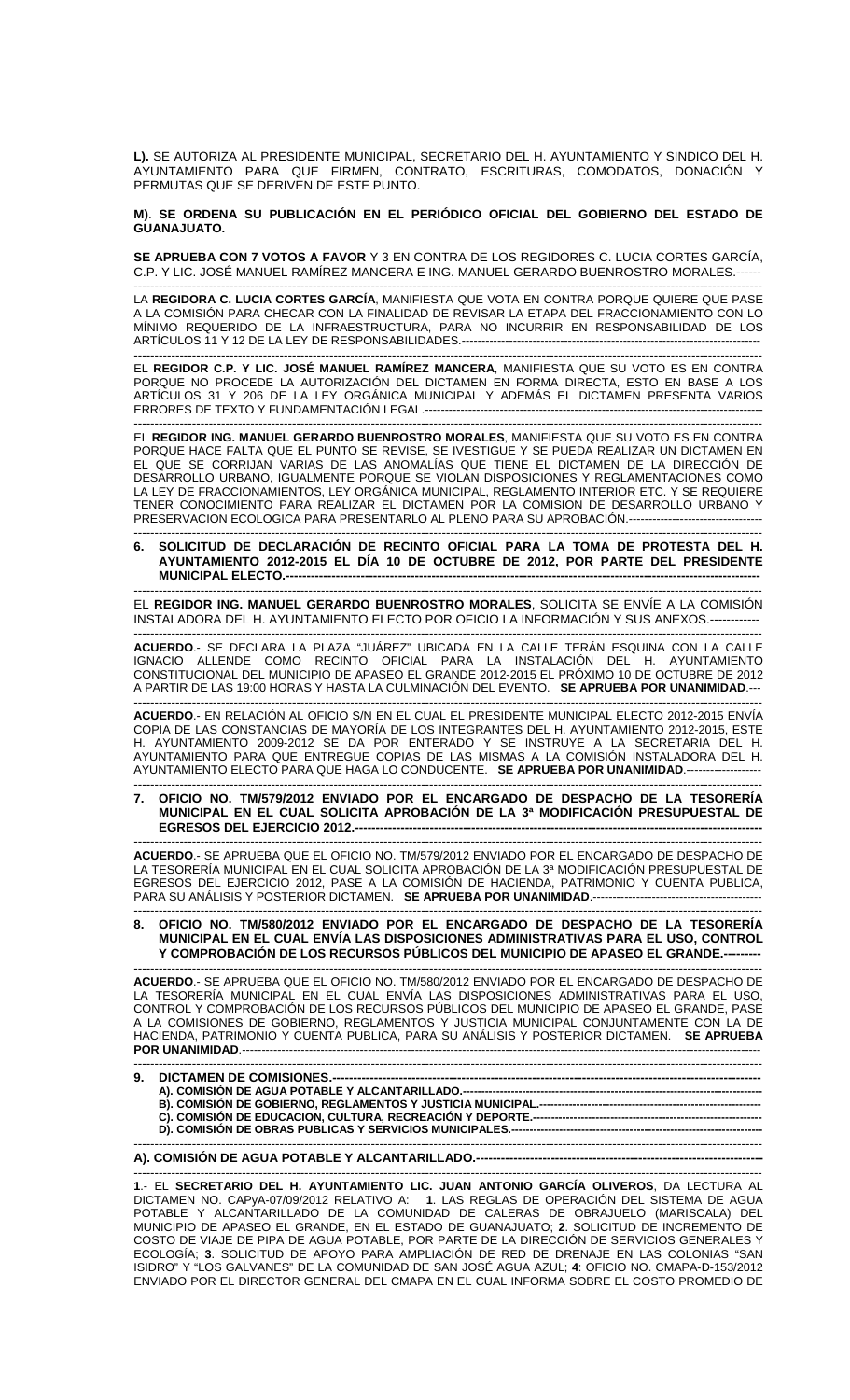ELABORACIÓN Y VALIDACIÓN DEL PROYECTO DE PLANTA DE TRATAMIENTO DE AGUAS RESIDUALES; **5**. SOLICITUD DE APOYO PARA REALIZAR AUDITORÍA AL COMITÉ DE AGUA POTABLE DE LA COMUNIDAD DE SAN CRISTÓBAL Y **6**. SOLICITUD DE APOYO PARA REHABILITACIÓN DEL EQUIPO DE BOMBEO DEL POZO DE AGUA POTABLE DE LA COMUNIDAD DE EL VICARIO, EN EL CUAL SE RESUELVE LO SIGUIENTE: ESTA COMISIÓN DE AGUA POTABLE Y ALCANTARILLADO RESULTÓ COMPETENTE PARA CONOCER DE LOS PRESENTES ASUNTOS, DE CONFORMIDAD AL ARTÍCULO INVOCADO EN EL PROEMIO DEL PRESENTE<br>DICTAMEN. PRIMERO - RESPECTO DEL 1º PUNTO. ESTA COMISIÓN DETERMINA QUE. EN VIRTUD DE QUE PRIMERO.- RESPECTO DEL 1° PUNTO, ESTA COMISIÓN DETERMINA QUE, EN VIRTUD DE QUE YA EXISTE UN REGLAMENTO DEL COMITÉ MUNICIPAL DE AGUA POTABLE Y ALCANTARILLADO DEL MUNICIPIO DE APASEO EL GRANDE, GUANAJUATO, TODAS Y CADA UNA DE LAS COMUNIDADES DE DICHO MUNICIPIO DEBERÁN REGIRSE POR EL MISMO REGLAMENTO. **SEGUNDO.**- RESPECTO DEL **2°** PUNTO, ESTA COMISIÓN DETERMINA QUE NO ES VIABLE SU APROBACIÓN, EN VIRTUD DE QUE YA ESTÁN AUTORIZADOS LOS MONTOS EN LA LEY DE INGRESOS DEL EJERCICIO 2012 Y QUE LAS DIRECCIONES Y TESORERÍA MUNICIPAL YA ESTÁN APLICANDO ESTOS MONTOS. **TERCERO**.- RESPECTO DEL **3°** PUNTO Y TOMANDO EN CUENTA EL CONSIDERANDO SEGUNDO DEL PRESENTE DICTAMEN, ESTA COMISIÓN DETERMINA QUE DE LA DEVOLUCIÓN DE LA CANTIDAD PAGADA POR EL CMAPA POR LOS DERECHOS DE EXTRACCIÓN DE AGUA DE LA COMUNIDAD DE SAN JOSÉ AGUA AZUL, UNA PARTE SE DEVUELVA A LA COMUNIDAD Y QUE SE DESTINE PARA AMPLIACIÓN DE RED DE DRENAJE EN LAS COLONIAS "SAN ISIDRO" Y "LOS GALVANES" DE LA COMUNIDAD DE SAN JOSÉ AGUA AZUL. **CUARTO.-** RESPECTO DEL **4°** PUNTO, SE INFORMA QUE SE ESTÁ DANDO SEGUIMIENTO A EL PROYECTO DE PLANTA DE TRATAMIENTO DE AGUAS RESIDUALES DE LA COMUNIDAD DE SAN PEDRO TENANGO Y QUE ACTUALMENTE ESTÁ EN VALIDACIÓN; SE RECOMIENDA QUE UNA VEZ QUE SE TENGA EL PROYECTO VALIDADO SE PROCEDA A SU CONSTRUCCIÓN. **QUINTO.**- RESPECTO DEL **5°** PUNTO, ESTA COMISIÓN DETERMINA QUE AÚN CUANDO LA PRESENTE ADMINISTRACIÓN ESTÁ POR FINALIZAR, Y DADO QUE EL REALIZAR UNA AUDITORÍA LLEVA TIEMPO, ESTE ASUNTO SE INICIE CON LA PARTICIPACIÓN DE LA CONTRALORÍA MUNICIPAL, EL COMITÉ MUNICIPAL DE AGUA POTABLE Y ALCANTARILLADO Y QUE LA COMISIÓN DE AGUA POTABLE DE SEGUIMIENTO A LOS TRABAJOS. **SEXTO.-** RESPECTO DEL **6°** PUNTO, ESTA COMISIÓN RECOMIENDA SE SOLICITE A LA CMAPA REALIZAR UN DIAGNÓSTICO DEL FUNCIONAMIENTO DE ESTE POZO PARA QUE EN BASE A LOS RESULTADOS QUE ARROJE SEA CONSIDERADO EN FUTUROS PROGRAMAS DE OBRAS DE REHABILITACIÓN DE POZOS DE AGUA POTABLE. **SÉPTIMO.-** ESTA COMISIÓN PONE A CONSIDERACIÓN DE ESTE H. AYUNTAMIENTO EL PRESENTE DICTAMEN PARA SU APROBACIÓN O LO CONDUCENTE, DICTAMEN QUE SE ANEXA AL APÉNDICE DEL ACTA DE LA PRESENTE SESIÓN.---

------------------------------------------------------------------------------------------------------------------------------------------------------- **ACUERDO.**- SE APRUEBA EL DICTAMEN NO. CAPyA-07/09/2012 DE LA COMISIÓN DE AGUA POTABLE Y ALCANTARILLADO, RELATIVO A: **1**. LAS REGLAS DE OPERACIÓN DEL SISTEMA DE AGUA POTABLE Y ALCANTARILLADO DE LA COMUNIDAD DE CALERAS DE OBRAJUELO (MARISCALA) DEL MUNICIPIO DE APASEO EL GRANDE, EN EL ESTADO DE GUANAJUATO; **2**. SOLICITUD DE INCREMENTO DE COSTO DE VIAJE DE PIPA DE AGUA POTABLE, POR PARTE DE LA DIRECCIÓN DE SERVICIOS GENERALES Y ECOLOGÍA; **3**. SOLICITUD DE APOYO PARA AMPLIACIÓN DE RED DE DRENAJE EN LAS COLONIAS "SAN ISIDRO" Y "LOS GALVANES" DE LA COMUNIDAD DE SAN JOSÉ AGUA AZUL; **4**: OFICIO NO. CMAPA-D-153/2012 ENVIADO POR EL DIRECTOR GENERAL DEL CMAPA EN EL CUAL INFORMA SOBRE EL COSTO PROMEDIO DE ELABORACIÓN Y VALIDACIÓN DEL PROYECTO DE PLANTA DE TRATAMIENTO DE AGUAS RESIDUALES; **5**. SOLICITUD DE APOYO PARA REALIZAR AUDITORÍA AL COMITÉ DE AGUA POTABLE DE LA COMUNIDAD DE SAN CRISTÓBAL Y **6**. SOLICITUD DE APOYO PARA REHABILITACIÓN DEL EQUIPO DE BOMBEO DEL POZO DE AGUA POTABLE DE LA COMUNIDAD DE EL VICARIO. SE APRUEBA POR UNANIMIDAD.---

------------------------------------------------------------------------------------------------------------------------------------------------------- **2**.- EL **SECRETARIO DEL H. AYUNTAMIENTO LIC. JUAN ANTONIO GARCÍA OLIVEROS**, DA LECTURA AL DICTAMEN NO. CAPyA-08/09/2012 RELATIVO A: **1**. OFICIO CMAPA-D-287/2012 ENVIADO POR EL DIRECTOR GENERAL DE CMAPA EN EL CUAL SOLICITA SE HAGA DEL CONOCIMIENTO LA APROBACIÓN DE LA PROPUESTA TARIFARIA 2013 DEL COMITÉ MUNICIPAL DE AGUA POTABLE Y ALCANTARILLADO Y **2**. OFICIO CMAPA-D-288/2012 ENVIADO POR EL DIRECTOR GENERAL DE CMAPA EN EL CUAL PRESENTA PROPUESTA DE PRONOSTICO DE INGRESOS Y PRESUPUESTO DE EGRESOS 2013 DEL COMITÉ MUNICIPAL DE AGUA POTABLE Y ALCANTARILLADO, EN EL CUAL SE RESUELVE LO SIGUIENTE: ESTA COMISIÓN DE AGUA POTABLE Y ALCANTARILLADO RESULTÓ COMPETENTE PARA CONOCER DE LOS PRESENTES ASUNTOS, DE CONFORMIDAD AL ARTÍCULO INVOCADO EN EL PROEMIO DEL PRESENTE DICTAMEN. **PRIMERO.-**  RESPECTO DEL **1°** PUNTO, ESTA COMISIÓN UNA VEZ QUE HA REALIZADO UN ANÁLISIS A LA PROPUESTA TARIFARIA 2013, DETERMINA QUE SE TOMO COMO BASE UN INCREMENTO DEL 4% TANTO EN CABECERA MUNICIPAL COMO EN COMUNIDADES EN RELACIÓN A LAS TARIFAS APLICADAS POR EL EJERCICIO DE 2012. **SEGUNDO.-** RESPECTO DEL **2°** PUNTO, ESTA COMISIÓN HACE LA ACLARACIÓN QUE LA PROPUESTA ENVIADA AL H. AYUNTAMIENTO EN SESIÓN 121ª. DEL 18 DE SEPTIEMBRE DEL 2012, ERA CON CARÁCTER PROVISIONAL, LA PROPUESTA DEFINITIVA SE AUTORIZO POR PARTE DEL CONSEJO DIRECTIVO DE CMAPA EL DÍA 26 DE SEPTIEMBRE DE 2012 EN SU SESIÓN ORDINARIA NUMERO 21ª. Y ESTA COMISIÓN ANALIZO EN FORMA POSTERIOR A SU AUTORIZACIÓN EL PRONOSTICO DE INGRESOS Y PRESUPUESTO DE EGRESOS PARA EL EJERCICIO FISCAL DE 2013, AUTORIZADA EN LA SESIÓN EN MENCIÓN. POR LO QUE ESTA COMISIÓN APRUEBA EN TODO Y CADA UNA DE SUS PARTES EL PRONOSTICO DE INGRESOS Y PRESUPUESTO DE EGRESOS PARA EL EJERCICIO FISCAL DE 2013, APROBADO POR EL CONSEJO DE CMAPA EN SU SESIÓN ORDINARIA NUMERO 21ª. DE FECHA 26 DE SEPTIEMBRE DE 2012. **TERCERO.-** ESTA COMISIÓN PONE A CONSIDERACIÓN DE ESTE H. AYUNTAMIENTO EL PRESENTE DICTAMEN PARA SU APROBACIÓN O LO CONDUCENTE, DICTAMEN QUE SE ANEXA AL APÉNDICE DEL ACTA DE LA PRESENTE SESIÓN.---------------------------------------------------------------------------------------------------------------------------------------------------

------------------------------------------------------------------------------------------------------------------------------------------------------- **ACUERDO**.- SE APRUEBA EL DICTAMEN NO. CAPyA-08/09/2012 DE LA COMISIÓN DE AGUA POTABLE Y ALCANTARILLADO, RELATIVO A: **1**. OFICIO CMAPA-D-287/2012 ENVIADO POR EL DIRECTOR GENERAL DE CMAPA EN EL CUAL SOLICITA SE HAGA DEL CONOCIMIENTO LA APROBACIÓN DE LA PROPUESTA TARIFARIA 2013 DEL COMITÉ MUNICIPAL DE AGUA POTABLE Y ALCANTARILLADO Y **2**. OFICIO CMAPA-D-288/2012 ENVIADO POR EL DIRECTOR GENERAL DE CMAPA EN EL CUAL PRESENTA PROPUESTA DE PRONOSTICO DE INGRESOS Y PRESUPUESTO DE EGRESOS 2013 DEL COMITÉ MUNICIPAL DE AGUA POTABLE Y ALCANTARILLADO. **SE APRUEBA POR UNANIMIDAD.---**-------------------------------------------------------------------------------------------------------------------------------------------------------

**3**.- EL **SECRETARIO DEL H. AYUNTAMIENTO LIC. JUAN ANTONIO GARCÍA OLIVEROS**, DA LECTURA AL DICTAMEN NO. CAPyA-09/09/2012 RELATIVO A QUE EN LA 57ª. SESIÓN ORDINARIA DE AYUNTAMIENTO DE FECHA 27 DE ENERO DE 2011, ESTE AYUNTAMIENTO APRUEBA SE DEN INSTRUCCIONES A LA CONTRALORÍA MUNICIPAL PARA QUE CONJUNTAMENTE CON EL COMITÉ MUNICIPAL DE AGUA POTABLE Y ALCANTARILLADO (CMAPA) Y LA COMISIÓN DE AGUA POTABLE Y ALCANTARILLADO DEL H. AYUNTAMIENTO REALICEN REVISIÓN AL COMITÉ DE AGUA POTABLE DE LA COMUNIDAD DE SAN JOSÉ AGUA AZUL Y QUE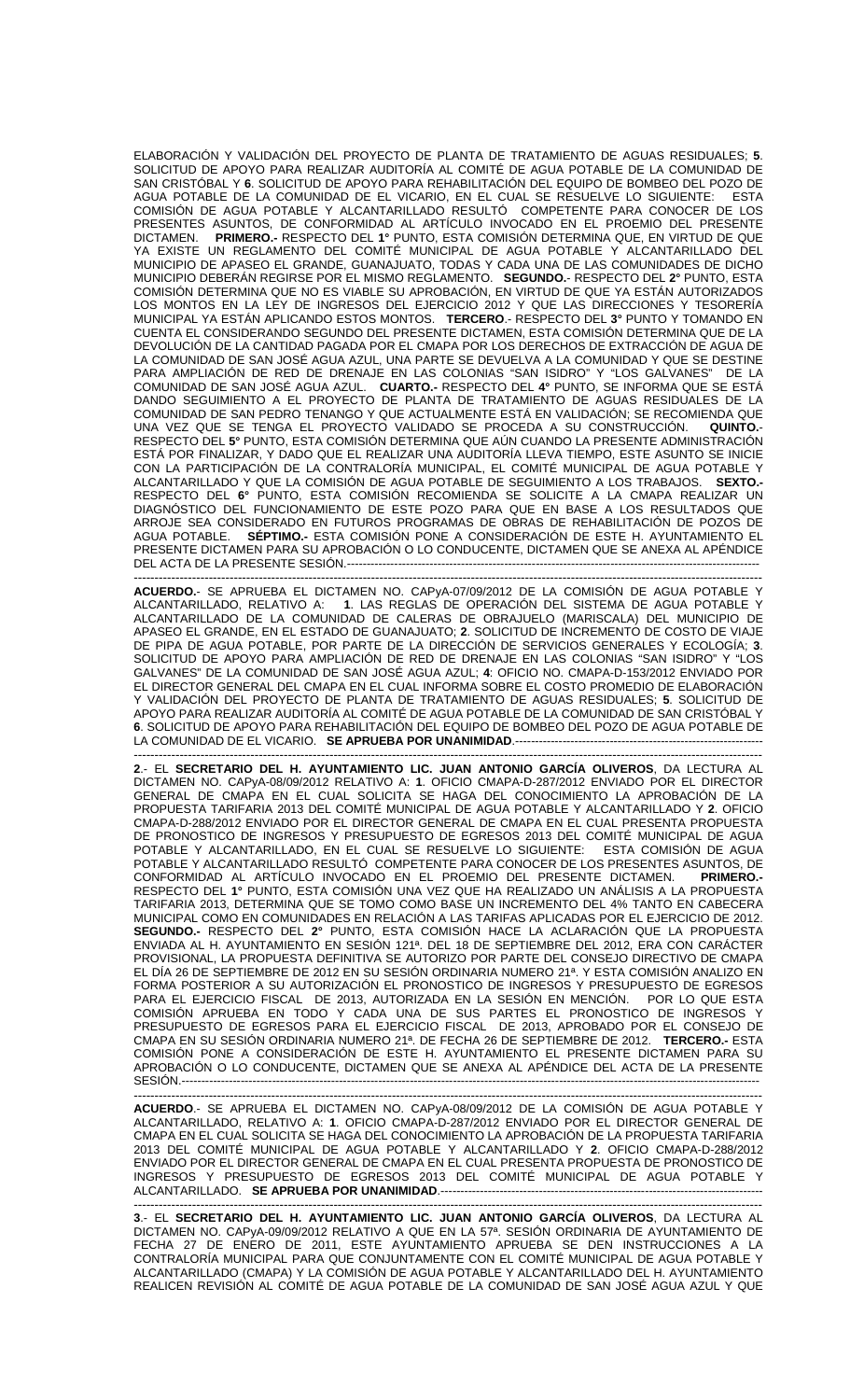EMITAN UN SOLO DICTAMEN AL RESPECTO, EN EL CUAL SE RESUELVE LO SIGUIENTE: **PRIMERO.-** ESTA COMISIÓN DE AGUA POTABLE Y ALCANTARILLADO RESULTÓ COMPETENTE PARA CONOCER DEL PRESENTE ASUNTO, DE CONFORMIDAD AL ARTÍCULO INVOCADO EN EL PROEMIO DEL PRESENTE DICTAMEN. **SEGUNDO.-** SE RECOMIENDA A LA COMISIÓN DE AGUA POTABLE Y ALCANTARILLADO DEL H. AYUNTAMIENTO 2012-2015, ASÍ COMO A LA CONTRALORÍA MUNICIPAL Y AL COMITÉ MUNICIPAL DE AGUA POTABLE Y ALCANTARILLADO (CMAPA) DEL MISMO PERÍODO, DAR SEGUIMIENTO Y CUMPLIMIENTO A LAS OBSERVACIONES DERIVADAS DEL RESULTADO DEL PROCESO DE REVISIÓN REALIZADO AL COMITÉ DE AGUA POTABLE DE SAN JOSÉ AGUA AZUL EN EL PERÍODO 2009-2010. SE ANEXA COPIA DEL ACTA CORRESPONDIENTE. **TERCERO.-** ESTA COMISIÓN PONE A CONSIDERACIÓN DE ESTE H. AYUNTAMIENTO EL PRESENTE DICTAMEN PARA SU APROBACIÓN O LO CONDUCENTE, DICTAMEN QUE SE ANEXA AL APÉNDICE DEL ACTA DE LA PRESENTE SESIÓN.------------------

------------------------------------------------------------------------------------------------------------------------------------------------------- **ACUERDO**.- SE APRUEBA EL DICTAMEN NO. CAPyA-09/09/2012 DE LA COMISIÓN DE AGUA POTABLE Y ALCANTARILLADO EN EL CUAL SE RECOMIENDA A LA COMISIÓN DE AGUA POTABLE Y ALCANTARILLADO DEL H. AYUNTAMIENTO 2012-2015, ASÍ COMO A LA CONTRALORÍA MUNICIPAL Y AL COMITÉ MUNICIPAL DE AGUA POTABLE Y ALCANTARILLADO (CMAPA) DEL MISMO PERÍODO, DAR SEGUIMIENTO Y CUMPLIMIENTO A LAS OBSERVACIONES DERIVADAS DEL RESULTADO DEL PROCESO DE REVISIÓN REALIZADO AL COMITÉ DE AGUA POTABLE DE SAN JOSÉ AGUA AZUL EN EL PERÍODO 2009-2010. **SE APRUEBA POR UNANIMIDAD**.------- -------------------------------------------------------------------------------------------------------------------------------------------------------

**B). COMISIÓN DE GOBIERNO, REGLAMENTOS Y JUSTICIA MUNICIPAL.---**

------------------------------------------------------------------------------------------------------------------------------------------------------- **1**.- EL **SECRETARIO DEL H. AYUNTAMIENTO LIC. JUAN ANTONIO GARCÍA OLIVEROS**, DA LECTURA AL DICTAMEN NO. CAPyA-45/09/2012 RELATIVO A LA OBSERVACIONES EMITIDAS POR EL ÓRGANO DE FISCALIZACIÓN SUPERIOR EN LO REFERENTE A LA REVISIÓN DE CUENTA PUBLICA PRACTICADA A LA ADMINISTRACIÓN MUNICIPAL DE APASEO EL GRANDE, GTO., POR EL PERIODO COMPRENDIDO DE ENERO A JUNIO DEL EJERCICIO FISCAL DEL AÑO 2010, EN LOS PUNTOS QUE A CONTINUACIÓN SE ENUNCIAN: 1. "2.2.1. CUENTAS BANCARIAS"; 2. "2.2.1. PRÉSTAMO"; 3. "2.3.1. IMPUESTO PREDIAL"; 4. OBSERVACIÓN. "2.3.2. REGISTRO CONTABLE DE INGRESOS"; 5. OBSERVACIÓN "2.4.1. GASTOS MÉDICOS"; 6. OBSERVACIÓN "2.4.2. AYUDAS CULTURALES Y SOCIALES, INCISOS A) Y B), DICTAMEN QUE SE ANEXA AL APÉNDICE DE LA PRESENTE SESIÓN.---------------------------

------------------------------------------------------------------------------------------------------------------------------------------------------- **ACUERDO**.- SE APRUEBA EL DICTAMEN NO. CAPyA-45/09/2012 DE LA COMISIÓN DE GOBIERNO, REGLAMENTOS Y JUSTICIA MUNICIPAL, RELATIVO A LA OBSERVACIONES EMITIDAS POR EL ÓRGANO DE FISCALIZACIÓN SUPERIOR EN LO REFERENTE A LA REVISIÓN DE CUENTA PUBLICA PRACTICADA A LA ADMINISTRACIÓN MUNICIPAL DE APASEO EL GRANDE, GTO., POR EL PERIODO COMPRENDIDO DE ENERO A JUNIO DEL EJERCICIO FISCAL DEL AÑO 2010, EN LOS PUNTOS QUE A CONTINUACIÓN SE ENUNCIAN: 1. "2.2.1. CUENTAS BANCARIAS"; 2. "2.2.1. PRÉSTAMO"; 3. "2.3.1. IMPUESTO PREDIAL"; 4. OBSERVACIÓN. "2.3.2. REGISTRO CONTABLE DE INGRESOS"; 5. OBSERVACIÓN "2.4.1. GASTOS MÉDICOS"; 6. OBSERVACIÓN "2.4.2. AYUDAS CULTURALES Y SOCIALES, INCISOS A) Y B). **SE APRUEBA CON 8 VOTOS A FAVOR** Y 2 ABSTENCIONES DEL PRESIDENTE MUNICIPAL DR. ERNESTO MUÑOZ LEDO OLIVEROS Y LA REGIDORA C. LUCIA CORTES GARCÍA, POR TENER INTERÉS DIRECTO EN EL ASUNTO, CON FUNDAMENTO EN EL ARTICULO 11, FRACCIÓN VIII DE LA LEY DE RESPONSABILIDADES ADMINISTRATIVAS DE LOS SERVIDORES PÚBLICOS DEL ESTADO DE GUANAJUATO Y SUS MUNICIPIOS Y ARTICULO 53 DEL REGLAMENTO INTERIOR DEL H. AYUNTAMIENTO DE APASEO EL GRANDE, GTO.--------------------------------------------------------------------------------

------------------------------------------------------------------------------------------------------------------------------------------------------- **2**.- EL **SECRETARIO DEL H. AYUNTAMIENTO LIC. JUAN ANTONIO GARCÍA OLIVEROS**, DA LECTURA AL DICTAMEN NO. CGRyJM46/09/2012 RELATIVO AL PROYECTO DE REGLAMENTO DEL ORGANISMO DE PLANEACIÓN, EN EL CUAL SE RESUELVE LO SIGUIENTE: **PRIMERO**.- UNA VEZ ANALIZADO EL PROYECTO DE REGLAMENTO DEL ORGANISMO DE PLANEACIÓN PARA EL MUNICIPIO DE APASEO EL GRANDE, ESTA COMISIÓN DE GOBIERNO, REGLAMENTOS Y JUSTICIA MUNICIPAL TIENE A BIEN INFORMAR QUE NO HAY OBSERVACIÓN O COMENTARIO ALGUNO POR ADICIONAR A DICHO REGLAMENTO. **SEGUNDO**.- POR LO QUE ESTE CUERPO COLEGIADO, TIENE A BIEN SOMETER A CONSIDERACIÓN DEL H. AYUNTAMIENTO, EL PRESENTE DICTAMEN EN LOS TÉRMINOS PROPUESTOS, DICTAMEN QUE SE ANEXA AL APÉNDICE DEL ACTA DE LA PRESENTE SESIÓN.-------------------------------------------------------------------------------------------------------------------------

------------------------------------------------------------------------------------------------------------------------------------------------------- **ACUERDO**.- SE APRUEBA EN LO GENERAL Y EN LO PARTICULAR EL DICTAMEN NO. CGRyJM46/09/2012 DE LA COMISIÓN DE GOBIERNO, REGLAMENTOS Y JUSTICIA MUNICIPAL EN EL CUAL SE APRUEBA EL REGLAMENTO DEL ORGANISMO MUNICIPAL DE PLANEACION DE APASEO EL GRANDE Y SE ORDENA SU PUBLICACIÓN EN EL PERIÓDICO OFICIAL DEL GOBIERNO DEL ESTADO DE GUANAJUATO. **SE APRUEBA POR UNANIMIDAD.---**

------------------------------------------------------------------------------------------------------------------------------------------------------- **C). COMISIÓN DE EDUCACION, CULTURA, RECREACION Y DEPORTE.--**

------------------------------------------------------------------------------------------------------------------------------------------------------- **1**.- EL **SECRETARIO DEL H. AYUNTAMIENTO LIC. JUAN ANTONIO GARCIA OLIVEROS**, DA LECTURA AL DICTAMEN NO. CECRyD19/09/2012 RELATIVO A: **1**. OFICIO R/085/10 ENVIADO POR EL REGIDOR ING. MANUEL GERARDO BUENROSTRO MORALES, EN RELACIÓN A LA COMISIÓN MUNICIPAL DEL DEPORTE Y **2**. SOLICITUD DE APOYO PARA LAS NECESIDADES DE LA ESCUELA PRIMARIA JOSÉ MARÍA MORELOS DE LA COMUNIDAD DE EL PEÑÓN, EN EL CUAL SE RESUELVE LO SIGUIENTE: ESTA COMISIÓN DE EDUCACIÓN, CULTURA, RECREACIÓN Y DEPORTE RESULTÓ COMPETENTE PARA CONOCER DEL PRESENTE ASUNTO DE<br>CONFORMIDAD AL ARTÍCULO INVOCADO EN EL PROEMIO DEL PRESENTE DICTAMEN. PRIMERO. CONFORMIDAD AL ARTÍCULO INVOCADO EN EL PROEMIO DEL PRESENTE DICTAMEN. **PRIMERO**.-. RESPECTO DEL **1°.** PUNTO; UNA VEZ TRANSCURRIDO EL TIEMPO ESTIPULADO EN EL OFICIO DE INVITACIÓN Y AL HABER UNA RESPUESTA CASI NULA POR PARTE DE LOS CONVOCADOS, ESTA COMISIÓN NO ESTÁ EN POSIBILIDAD DE CONFORMAR EL COMITÉ MUNICIPAL DEL DEPORTE, POR LO QUE SUGIERE QUE LA ADMINISTRACIÓN ENTRANTE REINICIE EL PROCESO A EFECTO DE CONFORMAR DICHO COMITÉ. **SEGUNDO.-** RESPECTO DEL **2°**. PUNTO; SE INFORMA QUE LA SOLICITUD DE APOYO A LA ESCUELA PRIMARIA JOSÉ MARÍA MORELOS DE LA COMUNIDAD DE EL PEÑÓN, FUE ATENDIDA POR PARTE DE GOBIERNO DEL ESTADO DE GUANAJUATO A TRAVÉS DEL INIFEG. **TERCERO.-** ESTA COMISIÓN DE EDUCACIÓN, CULTURA, RECREACIÓN Y DEPORTE PONE A CONSIDERACIÓN DE ESTE H. AYUNTAMIENTO EL PRESENTE DICTAMEN PARA SU APROBACIÓN O LO CONDUCENTE, DICTAMEN QUE SE ANEXA AL APÉNDICE DEL ACTA DE LA PRESENTE SESIÓN.---

------------------------------------------------------------------------------------------------------------------------------------------------------- **ACUERDO**.- SE APRUEBA EL DICTAMEN NO. CECRyD19/09/2012 DE LA COMISIÓN DE GOBIERNO, REGLAMENTOS Y JUSTICIA MUNICIPAL RELATIVO A: **1**. OFICIO R/085/10 ENVIADO POR EL REGIDOR ING. MANUEL GERARDO BUENROSTRO MORALES, EN RELACIÓN A LA COMISIÓN MUNICIPAL DEL DEPORTE Y **2**.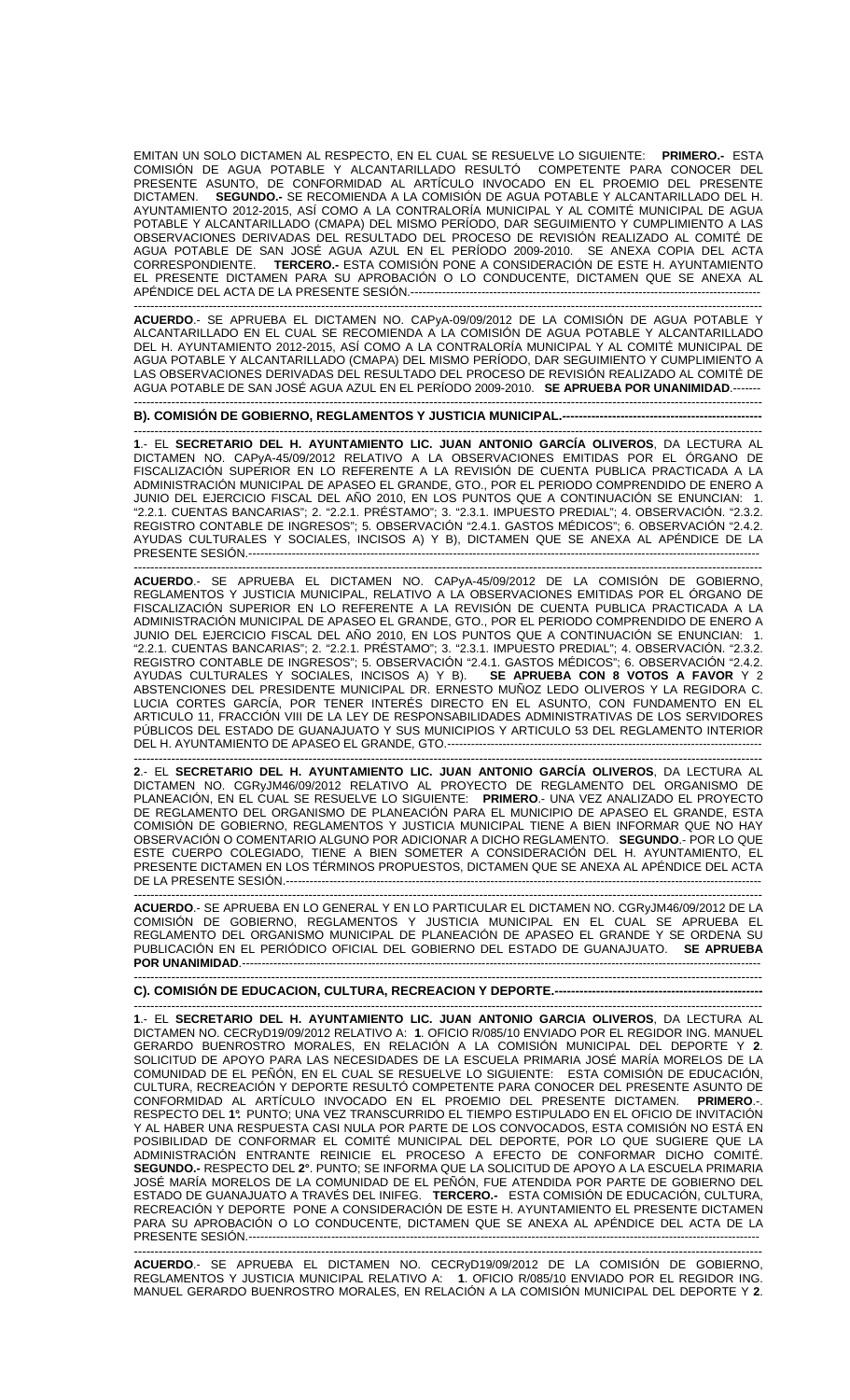SOLICITUD DE APOYO PARA LAS NECESIDADES DE LA ESCUELA PRIMARIA JOSÉ MARÍA MORELOS DE LA COMUNIDAD DE EL PEÑÓN. **SE APRUEBA POR UNANIMIDAD**.--------------------------------------------------------------------- -------------------------------------------------------------------------------------------------------------------------------------------------------

**D). COMISIÓN DE OBRAS PUBLICAS Y SERVICIOS MUNICIPALES.--**

------------------------------------------------------------------------------------------------------------------------------------------------------- **1**.- EL **SECRETARIO DEL H. AYUNTAMIENTO LIC. JUAN ANTONIO GARCIA OLIVEROS**, DA LECTURA AL DICTAMEN NO. COPySM/04/09/2012 RELATIVO A: **1**. OFICIO DE SOLICITUD ENVIADO POR EL C. JESÚS CHÁVEZ MEDINA EN LA CUAL SOLICITA HACERSE CARGO DEL RELLENO SANITARIO; **2**. SOLICITUD DE OBRA DE EMPEDRADO DE LA CALLE BENITO JUÁREZ DE LA COMUNIDAD DE LA NORITA; **3**. ESCRITO ENVIADO POR EL DELEGADO MUNICIPAL DE LA COMUNIDAD DE TENANGO EL NUEVO, DONDE SOLICITA SE HAGA UNA REVISIÓN DE LA OBRA DE PAVIMENTACIÓN DE LA CALLE 20 DE NOVIEMBRE DE ESA COMUNIDAD; **4**. EL CABILDO AUTORIZA PAGAR EL REINTEGRO DE LAS SIGUIENTES OBRAS: A) PROGRAMA DE PARTICIPACIÓN MIGRANTE 3X1 2008, CONSTRUCCIÓN DE KIOSCO EN EL JARDÍN PRINCIPAL EN LA COMUNIDAD DE LA PURÍSIMA, APASEO EL GRANDE, GTO., POR LA CANTIDAD DE \$ 89,834.97 Y B) PROGRAMA DE PARTICIPACIÓN MIGRANTE 3X1 2009, CONSTRUCCIÓN DE JARDÍN PRINCIPAL, LOCALIDAD OBRAJUELO, APASEO EL GRANDE, GTO., POR LA CANTIDAD DE \$ 50,042.88. **5**. SOLICITUD DE CONCLUSIÓN DE LA OBRA CARRETERA OBRAJUELO-IXTLA, POR PARTE DE LOS DELEGADOS DE IXTLA, OBRAJE DE IXTLA, TIERRABLANCA Y LOS ESCOBEDOS; **6**. SOLICITUD DE APOYO PARA LAS NECESIDADES DE LA ESCUELA PRIMARIA JOSÉ MARÍA MORELOS DE LA COMUNIDAD DE EL PEÑÓN; **7**. OFICIO CIRCULAR NO. 128 ENVIADO POR EL H. CONGRESO DEL ESTADO EN EL CUAL REMITE INICIATIVA DE REFORMAS, ADICIONES Y DEROGACIONES A LA LEY DE OBRA PÚBLICA Y SERVICIOS RELACIONADOS CON LA MISMA PARA EL ESTADO Y LOS MUNICIPIOS DE GUANAJUATO; **8**. OFICIO CIRCULAR NO. 161 ENVIADO POR EL H. CONGRESO DEL ESTADO, EN EL CUAL REMITE INICIATIVA RELATIVA A REFORMAS Y ADICIONES A LA LEY DE OBRA PÚBLICA Y SERVICIOS RELACIONADOS CON LA MISMA PARA EL ESTADO Y LOS MUNICIPIOS DE GUANAJUATO; **9**. OFICIO NO. OP/1149/12/2011 ENVIADO POR EL DIRECTOR DE OBRAS PÚBLICAS EN EL CUAL SOLICITA FE DE ERRATAS AL PROGRAMA DE INVERSIÓN DE OBRA PÚBLICA 2012, LO ANTERIOR EN VIRTUD DE QUE EN LA 93ª. SESIÓN ORDINARIA DE FECHA 17 DE NOVIEMBRE DE 2011; **10**. SOLICITUD DE APOYO PARA LA CASA EJIDAL UBICADA EN LA COMUNIDAD DE SAN PEDRO TENANGO; **11**. SOLICITUD DE APOYO CON TUBERÍA PARA INTRODUCIR EL SERVICIO DE AGUA POTABLE EN LA COMUNIDAD DE OJO DE AGUA, POR PARTE DEL C. FRANCISCO MORALES; **12**. SOLICITUD DE APOYO PARA AMPLIACIÓN DE RED DE DRENAJE EN LAS COLONIAS SAN ISIDRO Y LOS GALVANES DE LA COMUNIDAD DE SAN JOSÉ AGUA AZUL; **13**. COTIZACIÓN DE REPARACIÓN DE LA PLANTA ALTA DEL EDIFICIO UBICADO EN MATAMOROS # 206 Y **14**. SOLICITUD DE APOYO PARA MEJORAS AL MERCADO MUNICIPAL ANTONIO PLAZA; EN EL CUAL SE RESUELVE LO SIGUIENTE: ESTA COMISIÓN RESULTÓ COMPETENTE PARA CONOCER DE LOS PRESENTES ASUNTOS, DE CONFORMIDAD AL ARTÍCULO INVOCADO EN EL PROEMIO DEL PRESENTE DICTAMEN. **PRIMERO.-** RESPECTO A LA SOLICITUD RELACIONADA CON EL RELLENO SANITARIO; ESTA COMISIÓN CONCUERDA CON LA DIRECCIÓN DE SERVICIOS GENERALES Y ECOLOGÍA QUE DE MANERA ADMINISTRATIVA DETERMINÓ QUE NO ERA VIABLE LA PROPUESTA PRESENTADA POR EL SR. JESÚS CHÁVEZ MEDINA PARA HACERSE CARGO DE EL RELLENO SANITARIO. **SEGUNDO.-** ESTA OBRA DE BANQUETAS, GUARNICIÓN Y EMPEDRADO DE LA CALLE BENITO JUÁREZ DE LA COMUNIDAD DE LA NORITA, SE LE DIO SEGUIMIENTO A TRAVÉS DE LA DIRECCIÓN DE OBRAS PÚBLICAS Y SE INCLUYÓ EN EL PROGRAMA GENERAL DE OBRA 2011 EN EL RUBRO URBANIZACIÓN MUNICIPAL (TU CALLE). **TERCERO.**- SE REALIZÓ VISITA A LA OBRA POR PARTE DE LA COMISIÓN DE OBRAS PÚBLICAS Y SE GIRARON INSTRUCCIONES AL DIRECTOR DE OBRAS PÚBLICAS PARA QUE SE REALIZARA UN ESTUDIO TÉCNICO DE LA PAVIMENTACIÓN DE LA CALLE 20 DE NOVIEMBRE. UNA VEZ REALIZADO EL ESTUDIO TÉCNICO SE PRESENTÓ EN SESIÓN DEL H. AYUNTAMIENTO DONDE SE RECOMIENDA CALAFATEAR Y SELLAR LAS JUNTAS ENTRE LAS LOZAS DE CONCRETO Y SE GIRARON INSTRUCCIONES AL DIRECTOR DE OBRAS PÚBLICAS PARA QUE SE REALICEN LOS TRABAJOS INDICADOS EN EL DICTAMEN TÉCNICO. **CUARTO.-** EN RELACIÓN AL "PROGRAMA DE PARTICIPACIÓN MIGRANTE 3X1 2008", "CONSTRUCCIÓN DE KIOSCO EN EL JARDÍN PRINCIPAL, EN LA COMUNIDAD LA PURÍSIMA, APASEO EL GRANDE, GTO." ESTA COMISIÓN DIO SEGUIMIENTO AL REINTEGRO DE LOS RECURSOS ESTATALES MINISTRADOS PARA ESTA OBRA POR LA CANTIDAD DE \$ 89,834.97 (OCHENTA Y NUEVE MIL OCHOCIENTOS TREINTA Y CUATRO PESOS 97/100 MN) EN RELACIÓN AL "PROGRAMA DE PARTICIPACIÓN MIGRANTE 3X1 2009" "CONSTRUCCIÓN DE JARDÍN PRINCIPAL, LOCALIDAD OBRAJUELO, APASEO EL GRANDE, GTO". ESTA COMISIÓN DIO SEGUIMIENTO AL REINTEGRO DE LOS RECURSOS ESTATALES MINISTRADOS PARA ESTA OBRA POR LA CANTIDAD DE \$ 50,042.88 (CINCUENTA MIL CUARENTA Y DOS PESOS 88/100 MN). **QUINTO.-** RESPECTO A LA OBRA: CARRETERA OBRAJUELO-IXTLA, SE ACUERDA GIRAR INSTRUCCIONES A LA DIRECCIÓN DE OBRAS PÚBLICAS A FIN DE QUE SE INCLUYA EN FUTUROS PROGRAMAS DE OBRA PÚBLICA. **SEXTO.-** LA SOLICITUD DE APOYO A LA ESCUELA PRIMARIA JOSÉ MARÍA MORELOS DE LA COMUNIDAD DE EL PEÑÓN, FUE ATENDIDA POR PARTE DE GOBIERNO DEL ESTADO DE GUANAJUATO A TRAVÉS DEL INIFEG. **SÉPTIMO.-** RESPECTO A LA CIRCULAR NO. 128 ENVIADA POR EL H. CONGRESO DEL ESTADO DE GUANAJUATO, NO SE PRESENTARON COMENTARIOS U OBSERVACIONES A LA INICIATIVA DE REFORMAS, ADICIONES Y DEROGACIONES A LA LEY DE OBRA PÚBLICA Y SERVICIOS RELACIONADOS CON LA MISMA PARA EL ESTADO Y LOS MUNICIPIOS DE GUANAJUATO. **OCTAVO.** RESPECTO AL OFICIO CIRCULAR NO. 161 OCTAVO.- RESPECTO AL OFICIO CIRCULAR NO. 161 ENVIADO POR EL H. CONGRESO DEL ESTADO DE GUANAJUATO, NO SE PRESENTARON COMENTARIOS U OBSERVACIONES A LA INICIATIVA DE REFORMAS Y ADICIONES A LA LEY DE OBRA PÚBLICA Y SERVICIOS<br>RELACIONADOS CON LA MISMA PARA EL ESTADO Y LOS MUNICIPIOS DE GUANAJUATO. NOVENO.-RELACIONADOS CON LA MISMA PARA EL ESTADO Y LOS MUNICIPIOS DE GUANAJUATO. RESPECTO A LA OBRA PAVIMENTO A BASE DE EMPEDRADO EN LA CALLE BENITO JUÁREZ EN LA COMUNIDAD DE LA NORITA PROGRAMADA EN EL PGO 2012 EN EL RUBRO URBANIZACIÓN MUNICIPAL (TU CALLE) ES VIABLE LA CORRECCIÓN PARA QUE EL CONCEPTO DE OBRA QUEDE DE LA SIGUIENTE MANERA: CONSTRUCCIÓN DE PAVIMENTO DE CONCRETO ASFÁLTICO, BANQUETAS Y GUARNICIONES EN LA CALLE BENITO JUÁREZ, EN LA COMUNIDAD DE LA NORITA. ESTA OBRA A LA FECHA YA FUE REALIZADA. **DÉCIMO.**- RESPECTO A LA OBRA RECONSTRUCCIÓN DEL TECHO DE LA CASA EJIDAL DE SAN PEDRO TENANGO SE SOLICITA A LA DIRECCIÓN DE OBRAS PÚBLICAS INICIAR A REALIZAR EL PROYECTO, PRESUPUESTO, ETC., A FIN DE QUE SE TENGA EL COSTO PARA QUE SE INCLUYA EN FUTUROS PROGRAMAS DE OBRA PÚBLICA. **DÉCIMO PRIMERO**.- RESPECTO A LA OBRA "AMPLIACIÓN DE REDES DE AGUA POTABLE PARA LA COMUNIDAD DE OJO DE AGUA" DEBIDO A LA GRAN CANTIDAD DE TUBERÍA SOLICITADA (5,150 METROS) SE RECOMIENDA QUE SE REALICE PROYECTO, PRESUPUESTO, ETC., POR LA DIRECCIÓN DE OBRAS PÚBLICAS A FIN DE QUE SE TENGA EL COSTO PARA QUE SE INCLUYA EN FUTUROS PROGRAMAS DE OBRA PÚBLICA. **DÉCIMO SEGUNDO**.- RESPECTO A LA OBRA "AMPLIACIÓN DE RED DE DRENAJE EN LAS COLONIAS SAN ISIDRO Y LOS GALVANES DE LA COMUNIDAD DE SAN JOSÉ AGUA AZUL" SE RECOMIENDA GIRAR INSTRUCCIONES A LA DIRECCIÓN DE OBRAS PÚBLICAS PARA QUE EN BASE AL LEVANTAMIENTO TOPOGRÁFICO QUE REALIZÓ EN ESTAS COLONIAS, HAGA EL PROYECTO, PRESUPUESTO, ETC., A FIN DE QUE SE TENGA EL COSTO Y SE REALICE CONVENIO DE COLABORACIÓN CON EL COMITÉ DE AGUA